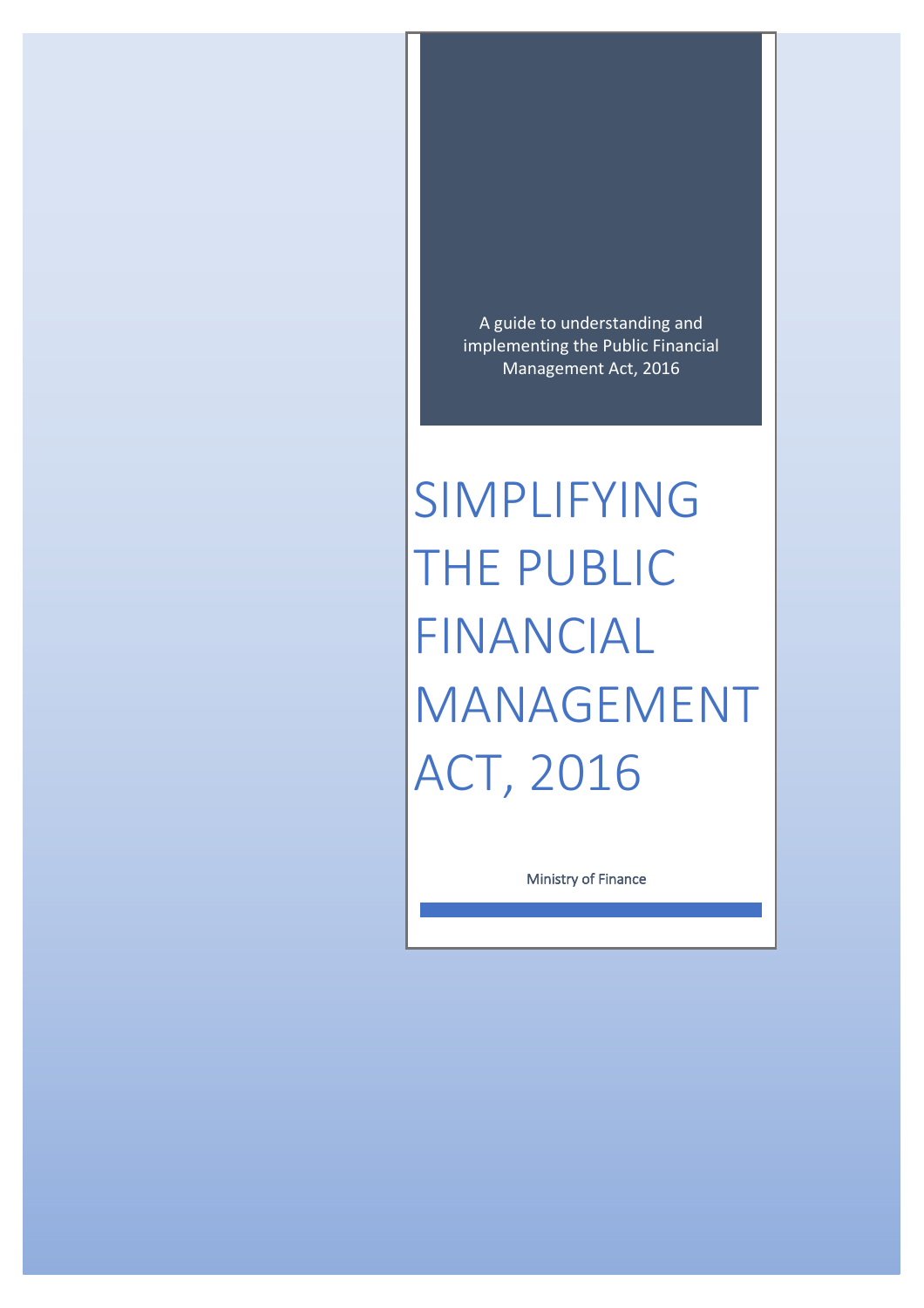### **Table of contents**

# **Page No.**

|                                                                        | 5  |  |  |
|------------------------------------------------------------------------|----|--|--|
|                                                                        | 5  |  |  |
|                                                                        |    |  |  |
|                                                                        | 7  |  |  |
|                                                                        | 7  |  |  |
|                                                                        | 8  |  |  |
|                                                                        | 8  |  |  |
|                                                                        | 8  |  |  |
|                                                                        | 8  |  |  |
|                                                                        | 8  |  |  |
|                                                                        | 9  |  |  |
|                                                                        | 9  |  |  |
|                                                                        | 10 |  |  |
|                                                                        | 10 |  |  |
|                                                                        | 10 |  |  |
|                                                                        | 10 |  |  |
|                                                                        | 11 |  |  |
|                                                                        | 11 |  |  |
|                                                                        | 12 |  |  |
|                                                                        | 12 |  |  |
|                                                                        | 14 |  |  |
|                                                                        | 14 |  |  |
|                                                                        | 14 |  |  |
|                                                                        | 15 |  |  |
|                                                                        |    |  |  |
|                                                                        | 16 |  |  |
| 4.6. Borrowing, guarantees, advances, loans and donor funds and grants | 17 |  |  |
|                                                                        | 18 |  |  |
|                                                                        | 18 |  |  |
|                                                                        | 19 |  |  |
|                                                                        | 19 |  |  |
|                                                                        | 21 |  |  |
|                                                                        |    |  |  |
|                                                                        |    |  |  |
|                                                                        |    |  |  |
|                                                                        | 25 |  |  |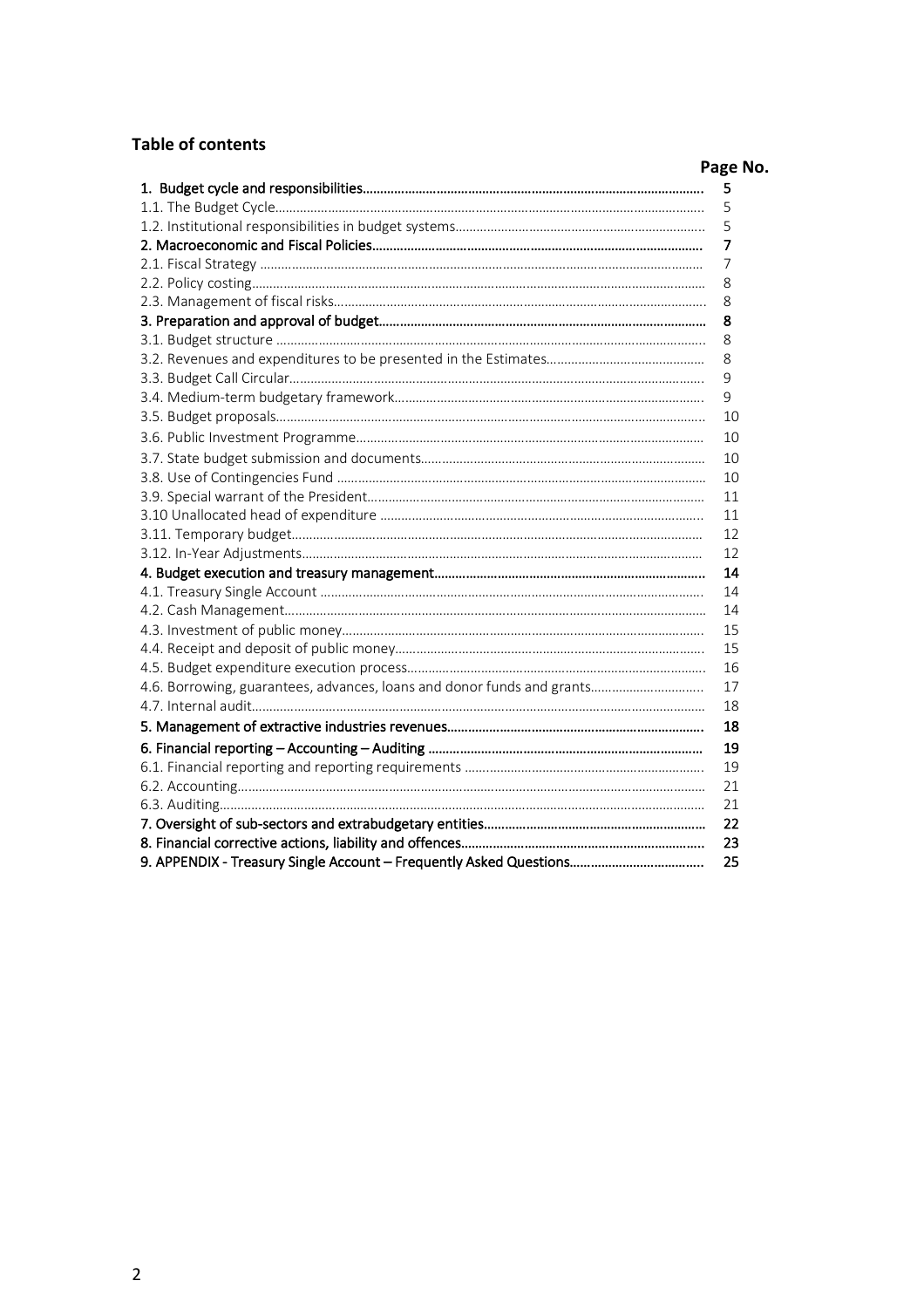# **Abbreviations**

| BA          | <b>Budgetary Agency</b>                                |
|-------------|--------------------------------------------------------|
| BB          | <b>Budget Bureau</b>                                   |
| <b>BCC</b>  | <b>Budget Call Circular</b>                            |
| <b>BSL</b>  | <b>Bank of Sierra Leone</b>                            |
| <b>CF</b>   | <b>Consolidated Fund</b>                               |
| <b>ECF</b>  | <b>Extended Credit Facility</b>                        |
| <b>EIR</b>  | Extractive Industries Revenues                         |
| <b>FSS</b>  | <b>Fiscal Strategy Statement</b>                       |
| <b>ISF</b>  | <b>Intergenerational Saving Fund</b>                   |
| <b>MTEF</b> | <b>Medium-term Budgetary Framework</b>                 |
| <b>NRA</b>  | <b>National Revenue Authority</b>                      |
| <b>PE</b>   | <b>Public Enterprise</b>                               |
| <b>PFM</b>  | <b>Public Financial Management</b>                     |
| <b>SB</b>   | <b>State Budget</b>                                    |
| <b>SSF</b>  | <b>Social Security Fund</b>                            |
| <b>SVA</b>  | <b>Sub-vented Agency</b>                               |
| <b>TDSF</b> | <b>Transformational Development Stabilization Fund</b> |
| <b>TSA</b>  | <b>Treasury Single Account</b>                         |
|             |                                                        |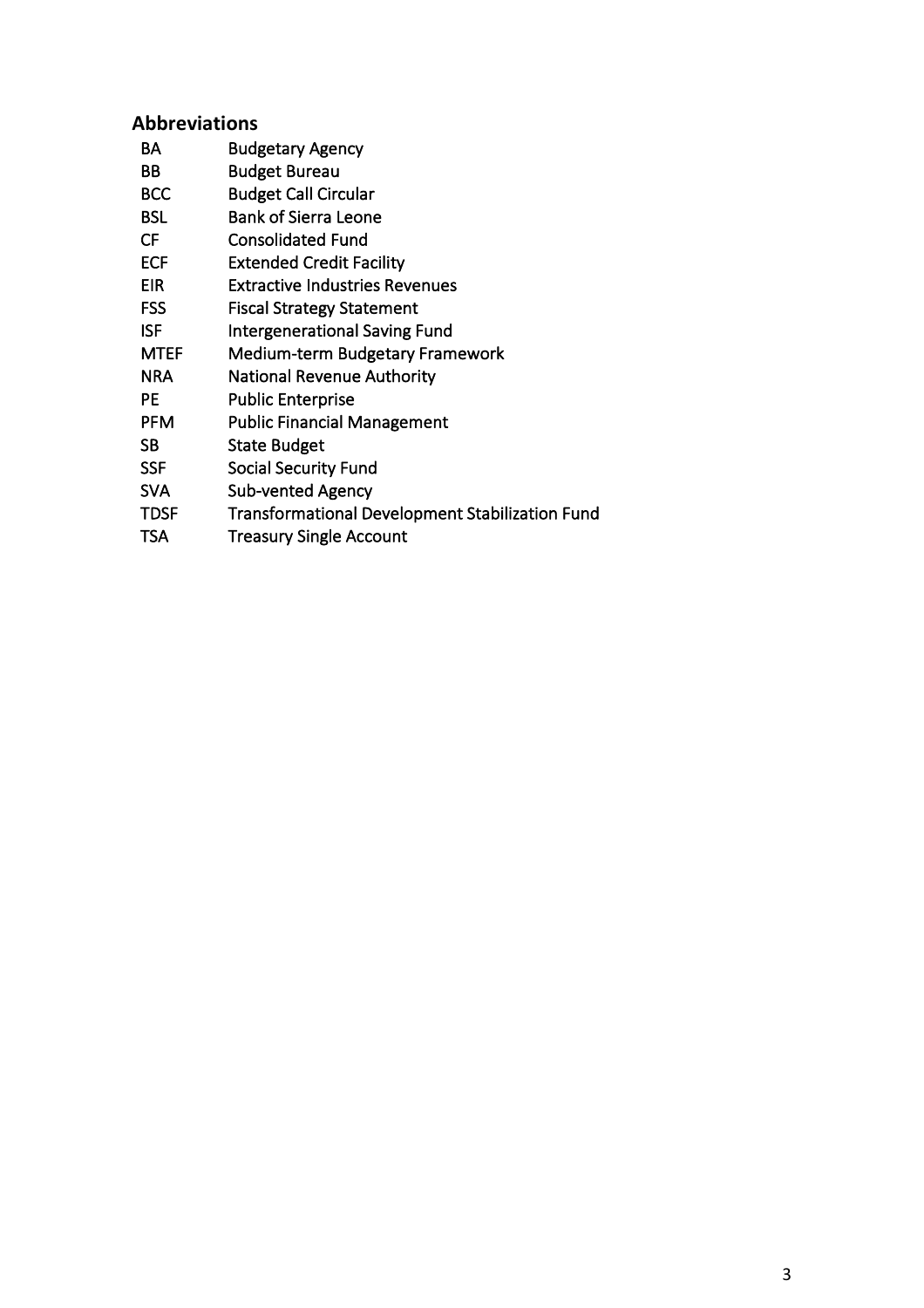The Government of Sierra Leone in a joint effort with the Development Partners, developed the Public Financial Management (PFM) Reform Strategy 2014-2017 to accelerate PFM reforms and establish an efficient, effective and transparent PFM system that minimises opportunities for corruption.

The Public Financial Management Act, 2016 addresses key gaps identified in the PFM legislation, leading to a repeal of the Government Budgeting and Accountability Act, 2005.

This new PFM legal framework includes a set of robust rules on planning and budgeting; budget execution and expenditure control; audit and inspection (internal and external); reporting and accountability; and oversight arrangements, that are intended to promote and improve budget credibility; fiscal discipline; strategic allocation of resources and services delivery.

This simplified version of the PFM Act was supported by the European Union State Building Contract Technical Assistance Project (EU-SBC TAP), implemented by Linpico SARL. It provides an overview of the Act and it is intended to be used as a quick reference guide for the participants in the different phases of the PFM cycle and Civil Society Organisations to ease their understanding of the law in the day to day conduct of their public finance management duties or advocacy.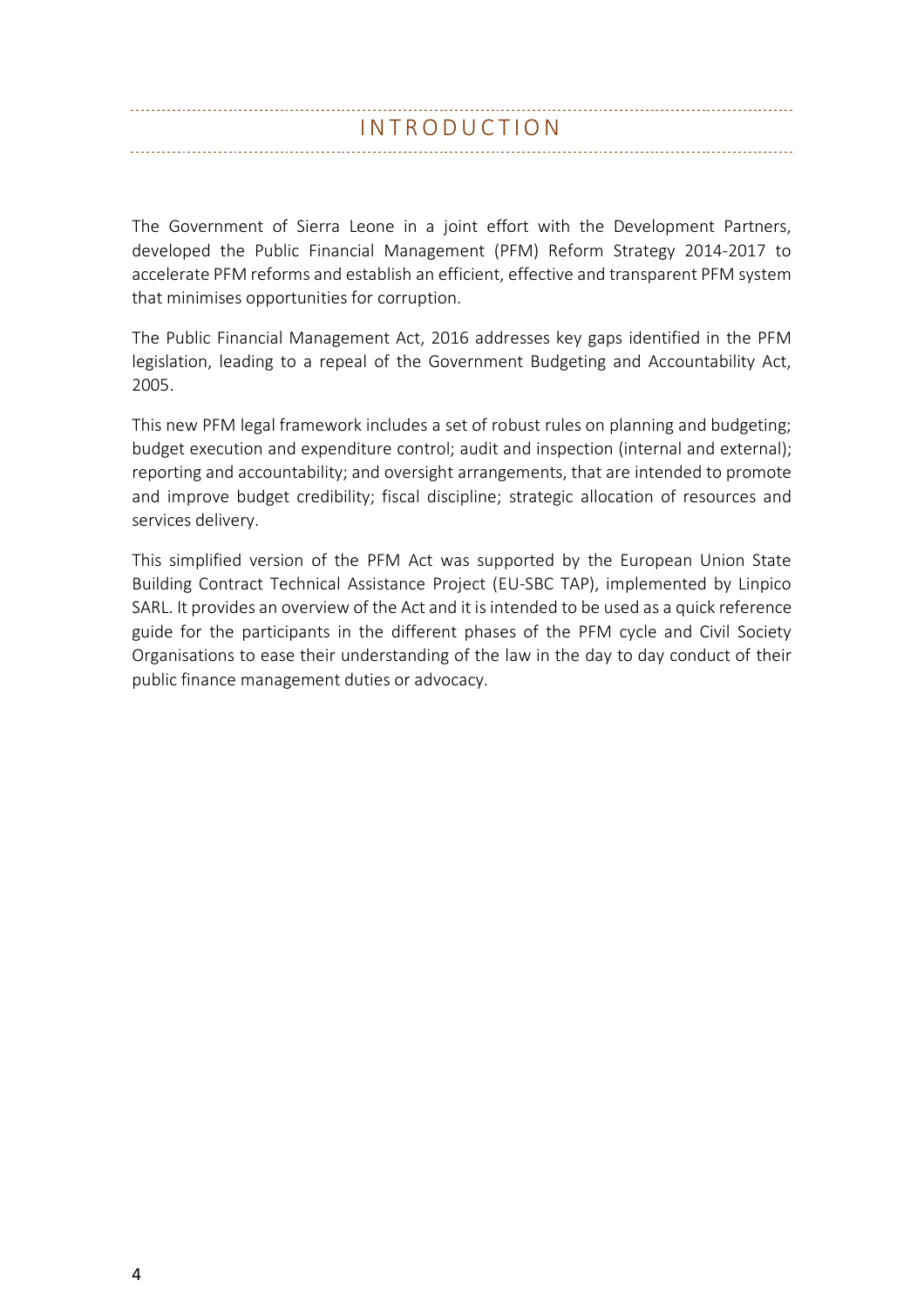# 1. BUDGET CYCLE AND RESPONSIBILITIES

# **1.1. The budget cycle**

The PFM Act identifies the PFM processes structured around the Budget Cycle. This annual cycle aims to ensure that public resources are well allocated, disbursed, and accounted for. The different PFM processes are identified in the diagram below:



The cycle above generally covers three State budgets that, at any point in time, are at different points in the cycle: for example, between October and December of any year, the budget of the previous year is being audited, the budget of the current year is being executed and the budget for next year is being prepared and submitted to Parliament for approval.

# **1.2. Institutional responsibilities in budget systems**

The PFM Act clearly defines, in Part II, the competencies and functions of key institutions and specifies their role in building an effective and accountable PFM system.

### 1.2.1 The Parliament (Sec. 3 PFM Act)

Approves: State budget, the Supplementary Estimates; guarantees and loans from the CF. Ratifies: external loans and grants contracted or received. Reviews: annual financial statements of the central government, audit reports of the Auditor-General and annual report of the TDSF and ISF.

#### 1.2.2 The Cabinet (Sec. 4 PFM Act)

Approves: FSS; the State budget to be laid before Parliament; Bills to establish new sub-vented agencies, other entities in the general government, social security funds, public enterprises; proposals to Parliament of acquisition of shares and ownership interest in a company or other body corporate which causes the company or other body corporate to be a PE; and proposals to ratify external loans and grants. Monitors and reviews: State budget execution and financial management of the central government.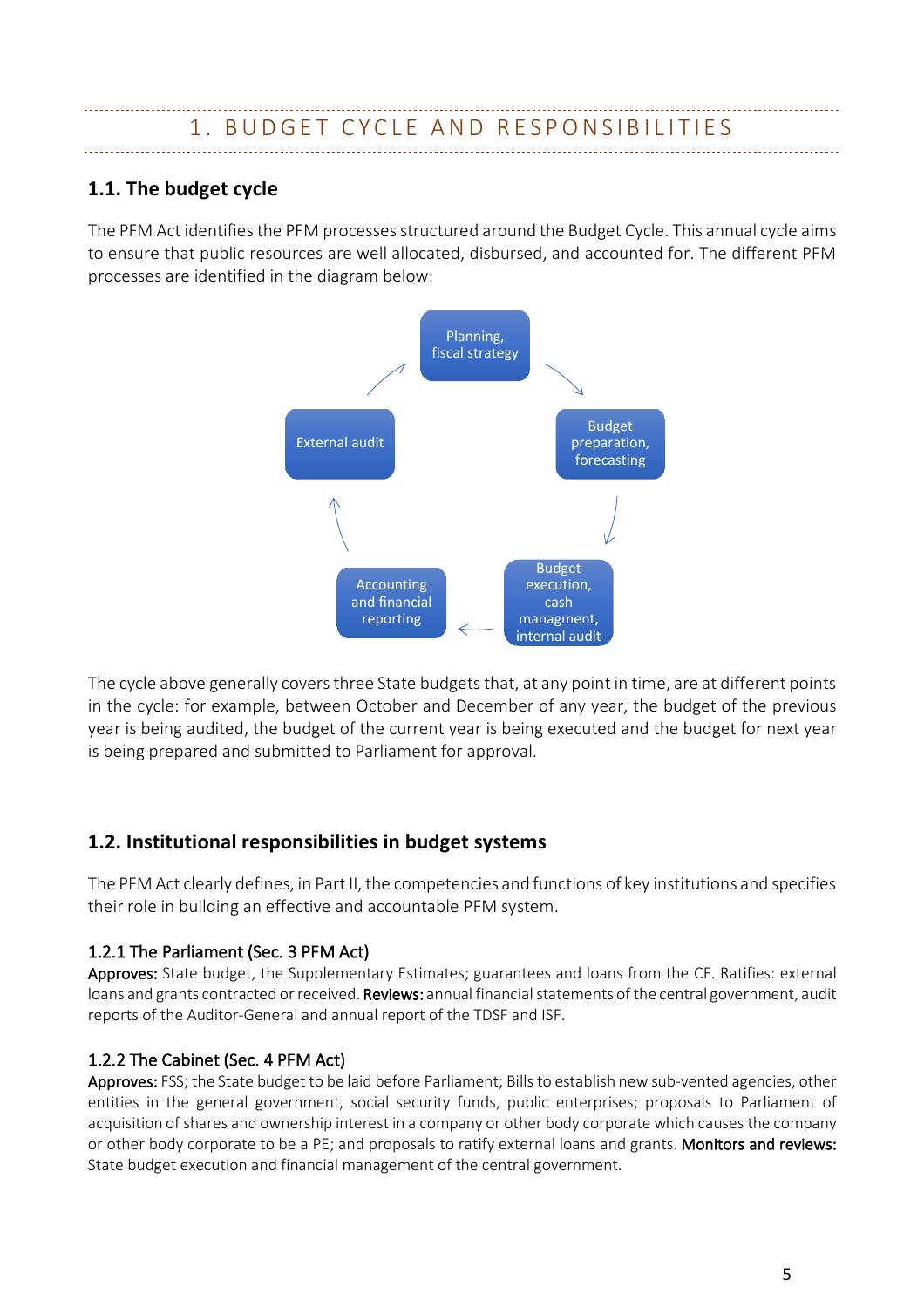#### 1.2.3. The Minister – Minister responsible for finance (Sec. 5 PFM Act)

Develops government's fiscal policy; prepares State budget and monitors and controls its execution; manages TSA, cash flows; evaluates projects; coordinates management of external grants and loans to the State; monitors and manages fiscal risks; formulates policies on and exercises controls over government assets; controls financial management of the general government and PEs; controls EIR.

#### 1.2.4. The Financial Secretary (Sec. 6 PFM Act)

Ensures application of the PFM Act; advises the Minister; and supervises staff.

#### 1.2.5. The Accountant-General (Sec. 8. and 9. PFM Act)

Heads the accounting class within the public service; receives all public monies and ensures secure custody for such public monies; makes disbursements from the CF; monitors TSA; keeps register of general government and PE; compiles financial statistics; compiles, manages and publishes government accounts in accordance with internationally accepted standards; advises the Minister and the Government on accounting matters; specifies accounting standards; determines the chart of accounts; issues instructions on accounting and reporting; ensures development of information technology platforms.

#### 1.2.6. The Internal Audit Department of the Ministry (Sec. 10 PFM Act)

Performs the internal audit function of the Ministry; issues guidelines and instructions on internal audit function of the government and ensures it is performed in accordance with international accepted standards.

#### 1.2.7. The Head of the Budgetary Agency (Sec. 11 PFM Act)

Participates in the preparation of the FSS and the State budget; submits budget proposals; ensures implementation of public investment projects and PPPs; allocates and manages resources of the budgetary agency; oversees, instructs and directs the vote controller; controls entities and PE under his responsibility.

#### 1.2.8. Vote controllers of budgetary agencies (Sec. 12 and 13 PFM Act)

Advise the head of the agency; maintain PFM systems and internal controls; maintain internal audit function; assist NRA to collect revenue; make commitments; ensure proper evaluation of projects and monitor their implementation; certify payments; safeguard and manage assets; keep records; ensure financial reporting; exercise disciplinary action; implement recommendations of internal and external auditors.

#### 1.2.9. The District Budget Oversight Committee (Sec. 14 PFM Act)

Assists in the formulation and monitoring of poverty-related activities; monitors expenditure; focal point at the community level; intermediate between the government and the people; reports on budget execution to the BB.

#### 1.2.10. Vote controllers of sub-vented agencies; other entities in the central government; social security funds; and public enterprises (Sec. 15 PFM Act)

Safeguard and manage resources; set objectives, strategies and policies; approve and submit budget; maintain PFM systems and internal controls; maintain internal audit function; assess and collect revenue; evaluate projects and ensure their implementation; keep records; ensure financial reporting; operate procurement; prevent irregular expenditure; exercise disciplinary action.

#### 1.2.11. Auditor-General (Sec. 16 PFM Act)

Audit the accounts and financial statements of the general government and PEs; reviews or examines operations; submits to Parliament and publishes his audit report; monitors compliance with the PFM Act.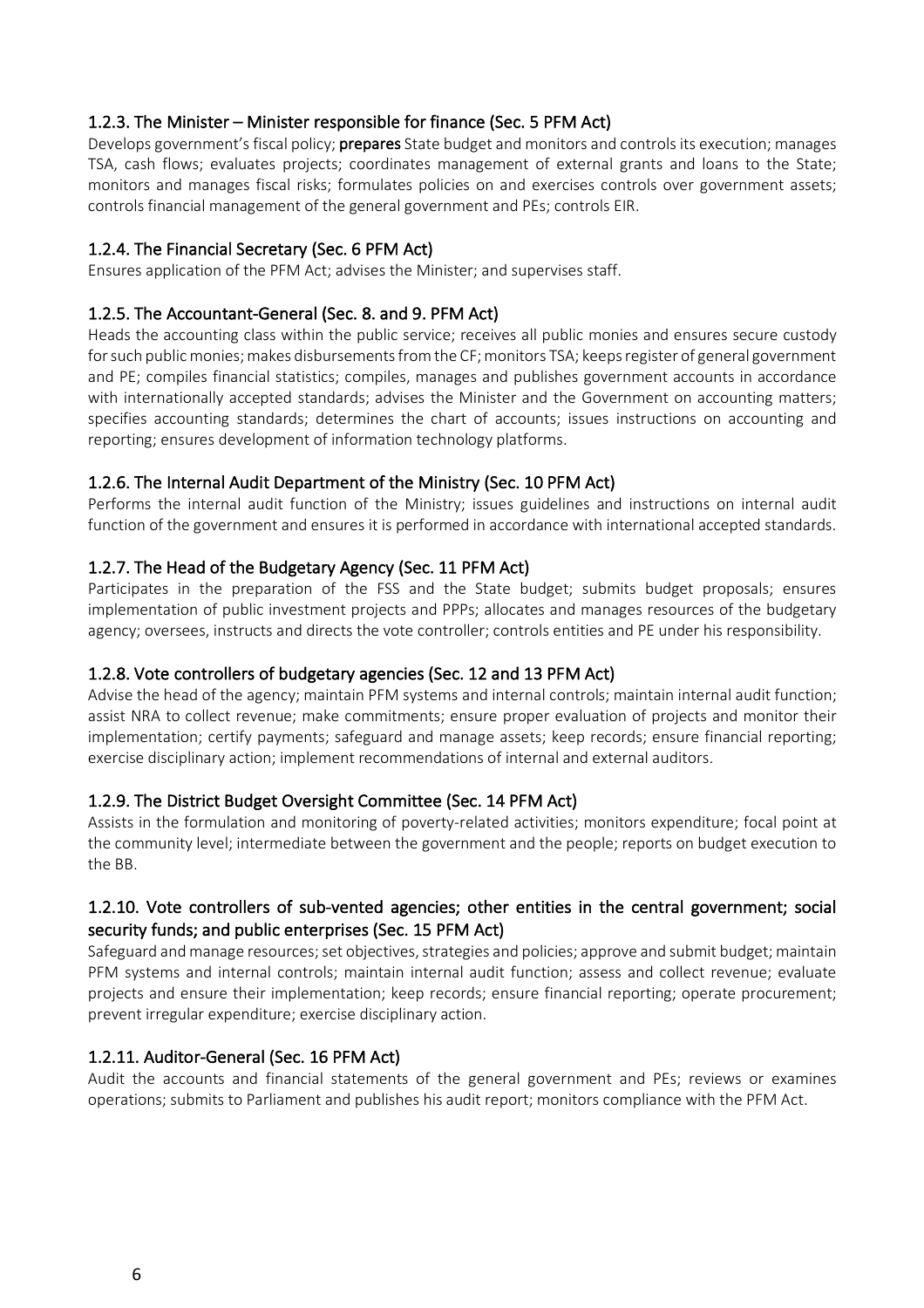#### 1.2.12. Bank of Sierra Leone (Sec. 17 PFM Act)

Under Minister's instructions: opens and manages main account of the TSA; invests and manages TDSF and ISF.

#### 1.2.13. National Revenue Authority (Sec. 18 PFM Act)

Assesses and collects national revenue, in accordance with the National Revenue Authority Act, 2002.

#### 1.2.14. National Public Procurement Authority (Sec. 19 PFM Act)

Regulates and harmonizes procurement processes; ensures value for money; ensures participation in procurement by qualified participants.

# 2. MACROECONOMIC AND FISCAL POLICIES

# 2.1. Fiscal strategy

Part III of the PFM Act addresses the Government's fiscal policy framework and draws the lines for Parliament to ensure that Government makes credible and prudent decisions about its spending and revenue in a transparent manner. The PFM Act requires the following documents to be submitted to Parliament:

| <b>Documents</b>                                                      | When                                                                                    | <b>Period</b><br><b>of</b> | By whom                                           | <b>Contents</b>                                                                                                                                                                                                                                                                                                                                                                                                                                                                                                                                                                                                                                                                                                                                                                                                    |
|-----------------------------------------------------------------------|-----------------------------------------------------------------------------------------|----------------------------|---------------------------------------------------|--------------------------------------------------------------------------------------------------------------------------------------------------------------------------------------------------------------------------------------------------------------------------------------------------------------------------------------------------------------------------------------------------------------------------------------------------------------------------------------------------------------------------------------------------------------------------------------------------------------------------------------------------------------------------------------------------------------------------------------------------------------------------------------------------------------------|
| Fiscal<br>objectives<br>(Sec. 21<br>PFM Act)                          | After an<br>election to<br>the Office<br>of the<br>President                            | 5 years                    | <b>New</b><br>Cabinet                             | Fiscal objectives in accordance with principles of responsible<br>financial management defined in Section 20 of the PFM Act.                                                                                                                                                                                                                                                                                                                                                                                                                                                                                                                                                                                                                                                                                       |
| <b>Fiscal</b><br>Strategy<br>Statement<br>(Sec. 23<br>PFM Act)        | No later<br>than the<br>end of the<br>seventh<br>month of<br>every<br>financial<br>year | 1 year                     | Minister<br>with<br>approval<br>of the<br>Cabinet | <b>Recent</b> macroeconomic and fiscal developments;<br>For the next 3 years or more:<br>Macroeconomic forecasts;<br>Revenues, expenditures, deficit and debt of the SB;<br>Main policy measures and impact;<br>Fiscal forecasts of general government and subsectors.<br><b>Explanation</b> of methodologies and assumptions;<br>Comparison of the macroeconomic and fiscal forecasts with<br>those of international organizations and independent<br>bodies and explanation of differences;<br>Comparison of the forecasts of the macroeconomic and<br>fiscal indicators in the FSS with actual outcomes of these<br>indicators and explanation for differences;<br>Fiscal Risk Statement (see 2.3);<br>Ceilings on total expenditures of the central government<br>disaggregated as determined by the Minister. |
| Macro-<br>economic<br>and fiscal<br>forecasts<br>(Sec. 22<br>PFM Act) | In order to<br>meet the<br>FSS and SB<br>submission<br>date to<br>Parliament            | 1 year                     | Minister                                          | Underlying the FSS and the SB;<br>Based on assumptions to take full account of domestic and<br>international economic conditions and developments,<br>including international commodity markets.                                                                                                                                                                                                                                                                                                                                                                                                                                                                                                                                                                                                                   |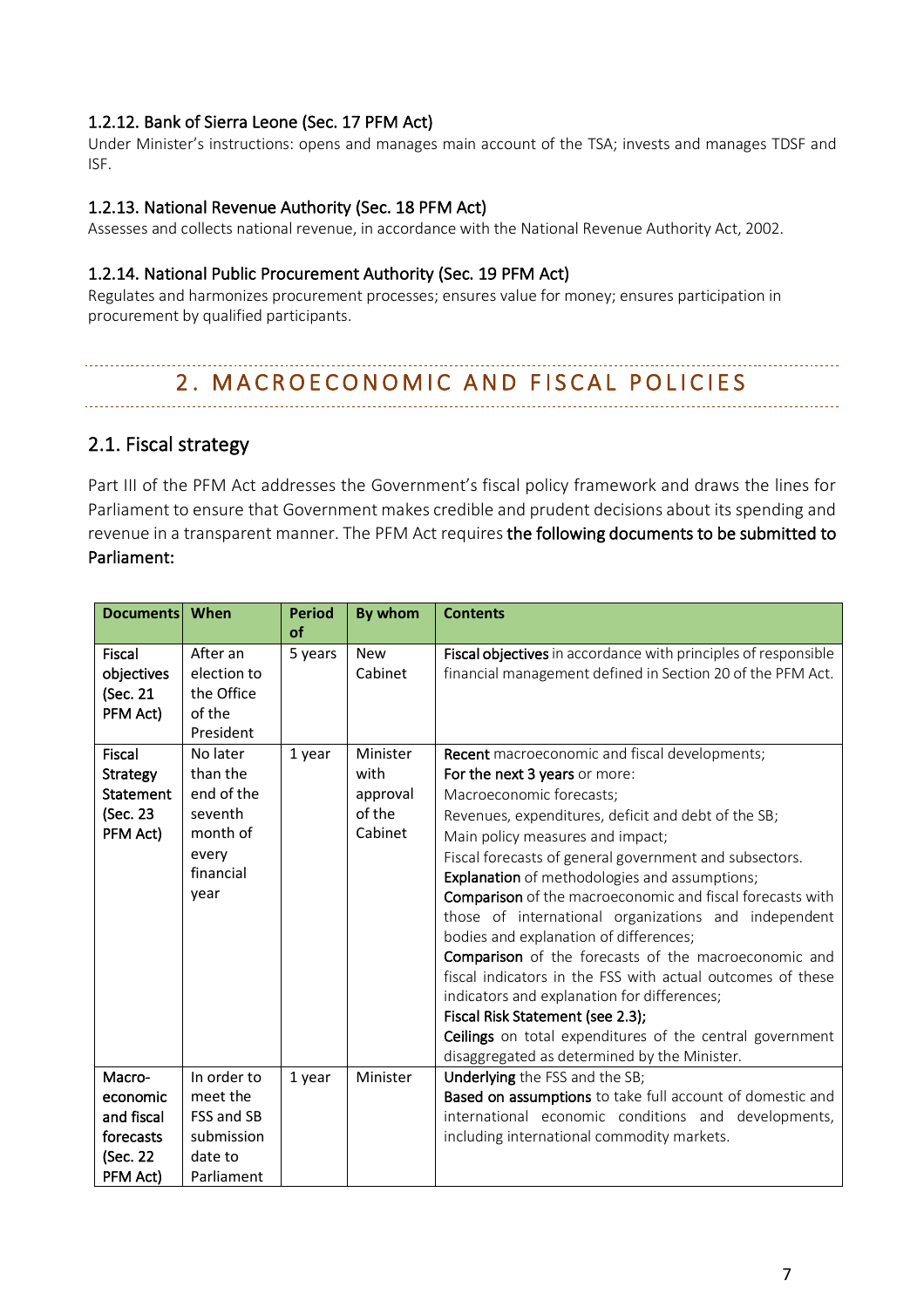# 2.2 Policy costing

In accordance with Section 24 of the PFM Act, a budgetary agency introducing a new policy or a change to an existing policy, with financial implications, may be required by the Minister to submit to him the policy costing information, prior to approval of such policy or policy change.

# 2.3. Management of fiscal risks

Fiscal risks are factors outside government's control that cause the fiscal outturn to be different from the fiscal forecasts or projections. These may arise from unforeseen developments or events such as real GDP growth, changes in inflation, commodity prices, exchange rates, interest rates and donor inflows or contingent liabilities from government obligations, including those arising from guarantees, losses on pending court cases, loans and advances. In accordance with Section 25 of the PFM Act, the Minister shall submit a Fiscal Risk Statement to Parliament as part of the FSS.

# 3. THE PREPARATION AND APPROVAL OF BUDGET

Every year the Government's forecast of planned revenue and expenditure is laid out in its budget. The budget is enacted into a law by the Parliament, which authorises the Government to spend funds in accordance with a set of appropriations under an Appropriation Act (Sec. 26 PFM Act). Part IV of the PFM Act specifies how the budget should be prepared and what information budget documents must contain.

# 3.1. Budget structure

Section 27 of the PFM Act determines how the State budget should be structured. The structure is represented in the diagram below:



# 3.2. Revenues and expenditures to be presented in the Estimates

In accordance with Section 28(2) of the PFM Act, revenues are to be presented in the Estimates on a gross basis without being netted with any expenditure. On the other hand, Section 29(2) of the PFM Act determines that revenues may not be earmarked for a specific expenditure or retained by a budgetary agency, unless such earmarking or retention is authorised by an Act of Parliament. Finally, on the revenue side, Section 29(4) of the PFM Act states that the amount of revenue expected to be raised by a budgetary agency and the external grants that it is likely to receive from donors should be presented separately in the Estimates.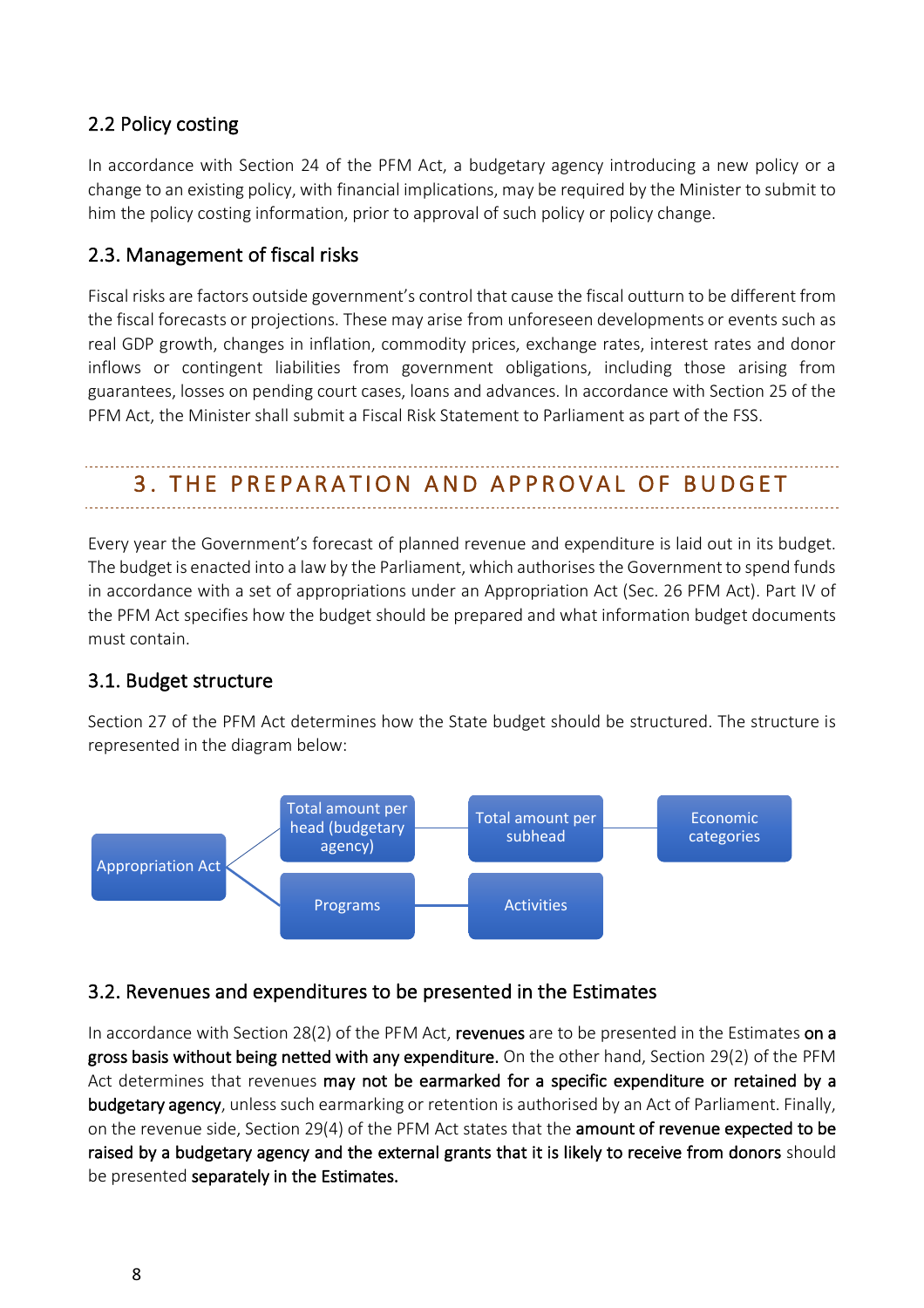On the expenditure side, the rule is specified in Section 29(3) of the PFM Act: expenditures are presented in the Estimates without being offset by revenues.

The diagram below identifies the State revenues and expenditures to be presented in the Estimates in accordance with Sections 28(1) and 29(1) of the PFM Act:



# 3.3. Budget Call Circular

The budget preparation process is triggered by the issuance of the BCC by the Financial Secretary, as soon as practicable after the FSS is approved, providing information to guide budgetary agencies in the preparation of their budget proposals. The BCC is issued in accordance with Section 31 of the PFM Act.

The BCC prescribes ceilings on expenditure from the State budget for the next three years or more broken down at the level of detail as determined by the Minister; the budget calendar which sets out the time frame in respect of preparation and approval of the State budget; and includes instructions to be complied by budgetary agencies in the course of preparation of budget proposals.

# 3.4. Medium-term budgetary framework

Although the State budget is approved on an annual basis it includes a multi-year outlook. This is because many projects and programs take more than one year to implement or may have future financing implications, and such costs should be indicated in the budget and factored into the budget debate.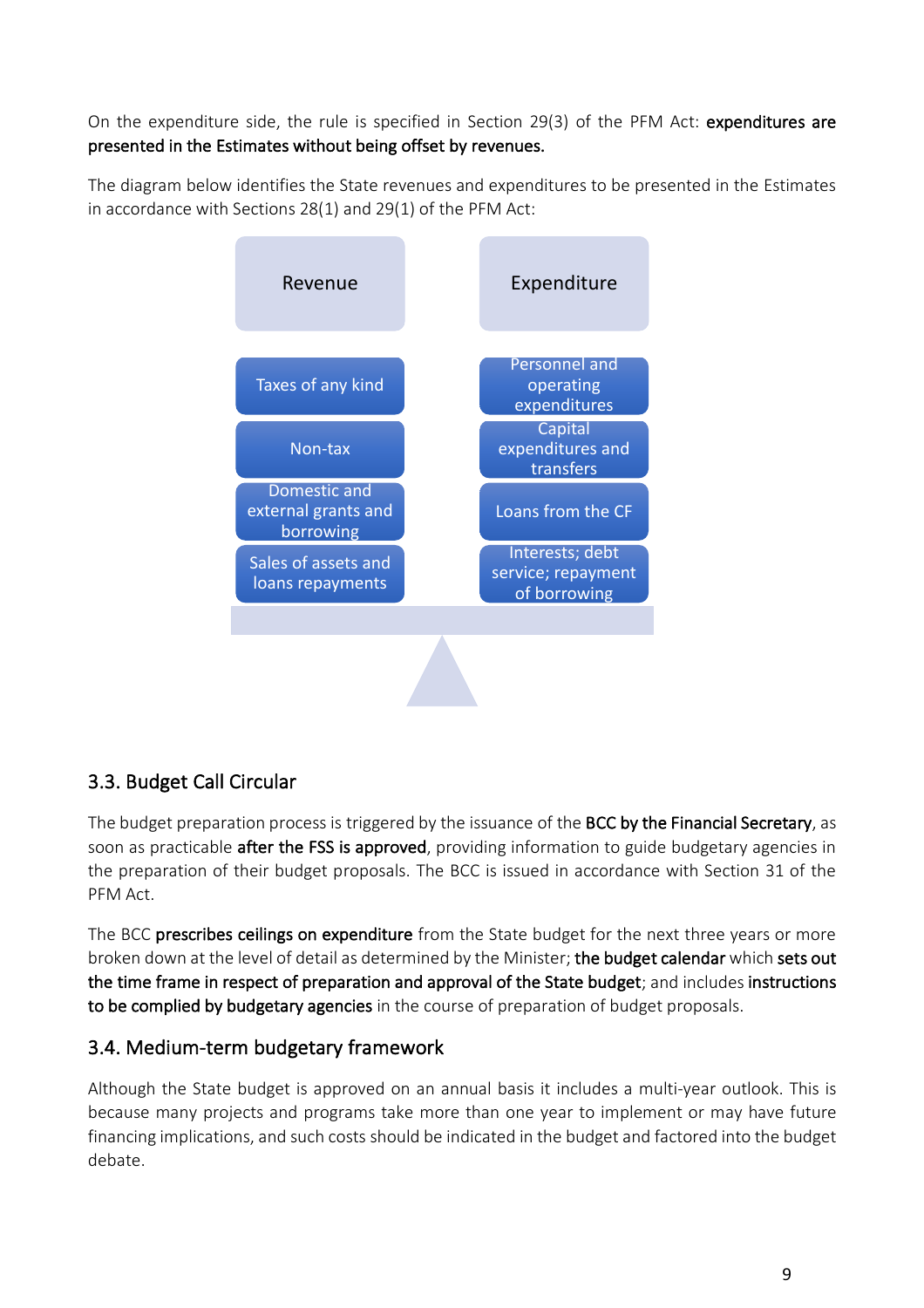As determined by Section 30(1) of the PFM Act, the Minister shall establish a Medium Term Budgetary Framework, which includes:

- Fiscal objectives to be established by a newly elected Government;
- •Macroeconomic and fiscal forecasts for at least three years, underpinning the fiscal planning and the State budget;
- •Multiannual ceilings on expenditures for at least three years prescribed in the FSS and BCC;
- •Guidance to budgetary agencies on estimates of the fiscal impact of existing and new policies and multiannual policy prioritization;
- Reconciliation of the macroeconomic forecasts and expenditure ceilings with the outcomes achieved for the relevant indicators.

# 3.5. Budget proposals

In accordance with Section 32 of the PFM Act, on the date specified by the BCC the head of every budgetary agency shall submit to the Financial Secretary a budget proposal containing estimates of revenues and estimates of expenditure, for the next three years, and other matters required by the PFM Act and referred to in this chapter. Budget proposals shall be submitted to a public consultation, as prescribed by Section 33(3) of the PFM Act.

# 3.6. Public Investment Programme

The State budget distinguishes between current and capital investments. This is because capital projects tend to have a longer lifespan, higher unit costs, recurrent cost implications and high returns. The PFM Act gives special consideration to capital investments through the submission of a Public Investment Programme (PIP). The Minister shall annually prepare and submit as part of the State budget documents, a PIP in accordance with Section 35 of the PFM Act.

# 3.7. State budget submission and documents

The State budget preparation process ends with the State budget presentation to the Parliament. In accordance with Section 33 of the PFM Act, the Minister shall obtain approval of Cabinet and lay the budget before Parliament, no later than two months before the beginning of the financial year to which it relates. The State budget shall be accompanied by the information referred to in Section 34 of the PFM Act. The Minister shall publish the State budget documents in the Gazette and the website of the Ministry.

# 3.8. Use of Contingencies Fund

In accordance with Section 37 of the PFM Act, the Contingencies Fund may only be used in case an urgent and unforeseen need for expenditure for which no other provision exists under the Estimates has arisen, such expenditure may not be met through a virement procedure, it cannot, without serious injury to the public interest; be postponed until provision can be made by a Supplementary Estimate and the amount used does not increase the aggregate amount of withdrawal from the Contingencies Fund during the financial year, above 2% of the non-EIR presented in the Estimates of the Financial year.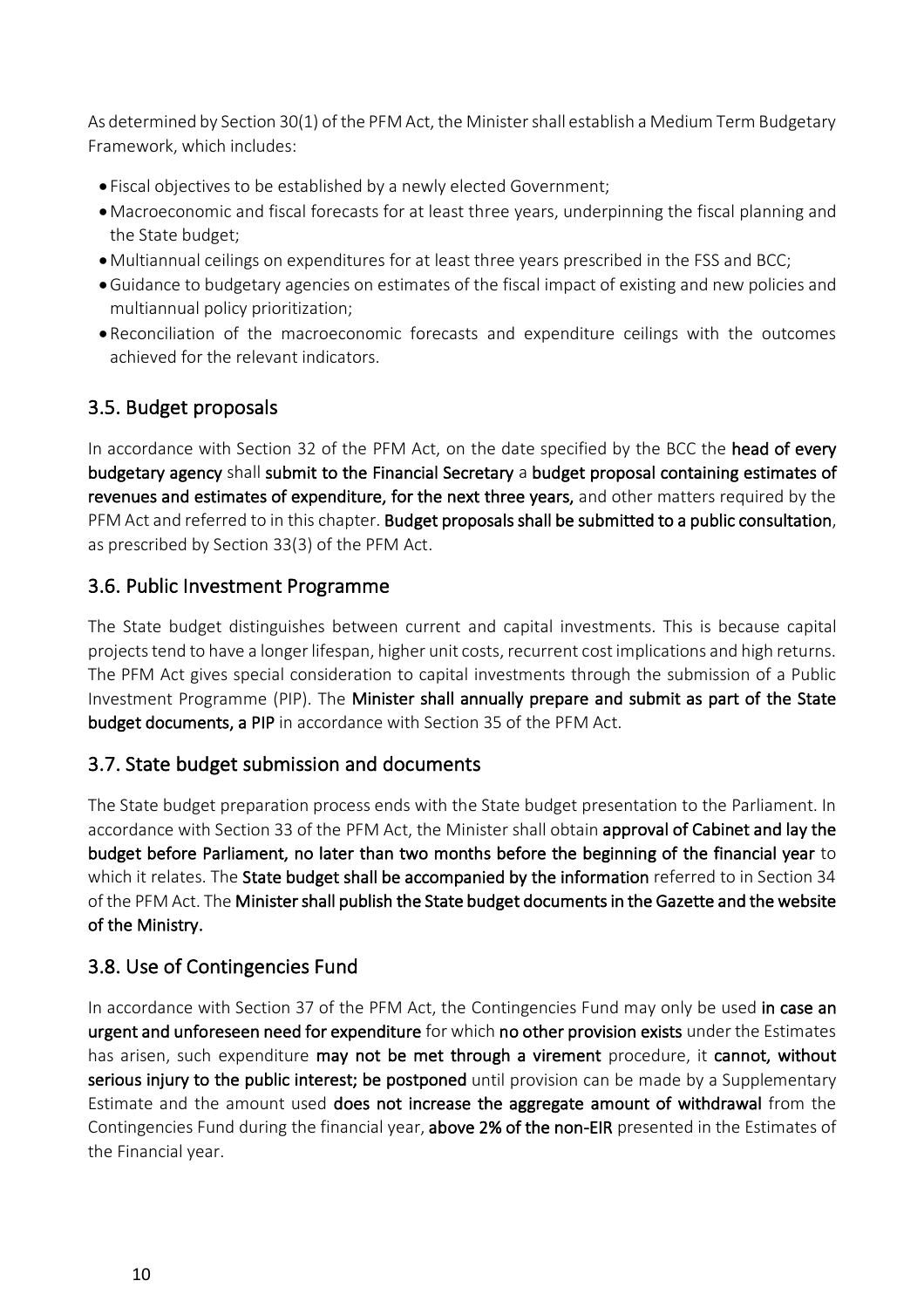Only the Minister, on the request of the head of a budgetary agency may withdraw from the Contingencies Fund.

When the withdrawal from the Contingencies Fund is made, Section 37(5) of the PFM Act applies as follows:

- The amount has to be paid into the Consolidated Fund;
- The Contingencies Fund has to be replenished by the Minister;
- The expenditure for which the withdrawn amount is used is classified under a Supplementary Estimate.

In accordance with Section 36(2) of the PFM Act, an Appropriation Bill shall include an appropriation, not exceeding 2% of the non-EIR presented in the Estimates, for replenishment of the Contingencies Fund.

# 3.9. Special warrant of the President

In accordance with Section 38 of the PFM Act, a special warrant of the President is issued in the following conditions:

- •No provision exists for the expenditure;
- President considers that there is such an urgent need to incur the expenditure that it would not be in the public interest to delay the authorisation of the expenditure until a State budget or Supplementary Estimate;
- The amount authorized by warrants does not exceed 1% of the non-EIR presented in the Estimates;
- The expenditure made under the President's warrant is classified under a Supplementary Estimate.

In accordance with Section 38(2) of the PFM Act, an Appropriation Bill of a financial year shall include an appropriation, the amount of which shall not exceed 1% of the non-EIR presented in the Estimates, for issuance of a warrant by the President of Republic.

# 3.10 Unallocated head of expenditure

In accordance with Section 39 of the PFM Act, the State budget may include an unallocated head of expenditures to set aside the CF, provided that:

- Expenditures are authorized by the Minister, on his initiative or the request of the head of a budgetary agency;
- It is used to meet an unspecified need or purpose;
- The amount of unallocated heads of expenditure do not exceed 1% of the non-EIR presented in the Estimates;
- Expenditures are necessary for public interest;
- The expenditure charged against the unallocated head of expenditure, under the Minister's warrant, is classified under a Supplementary Estimate.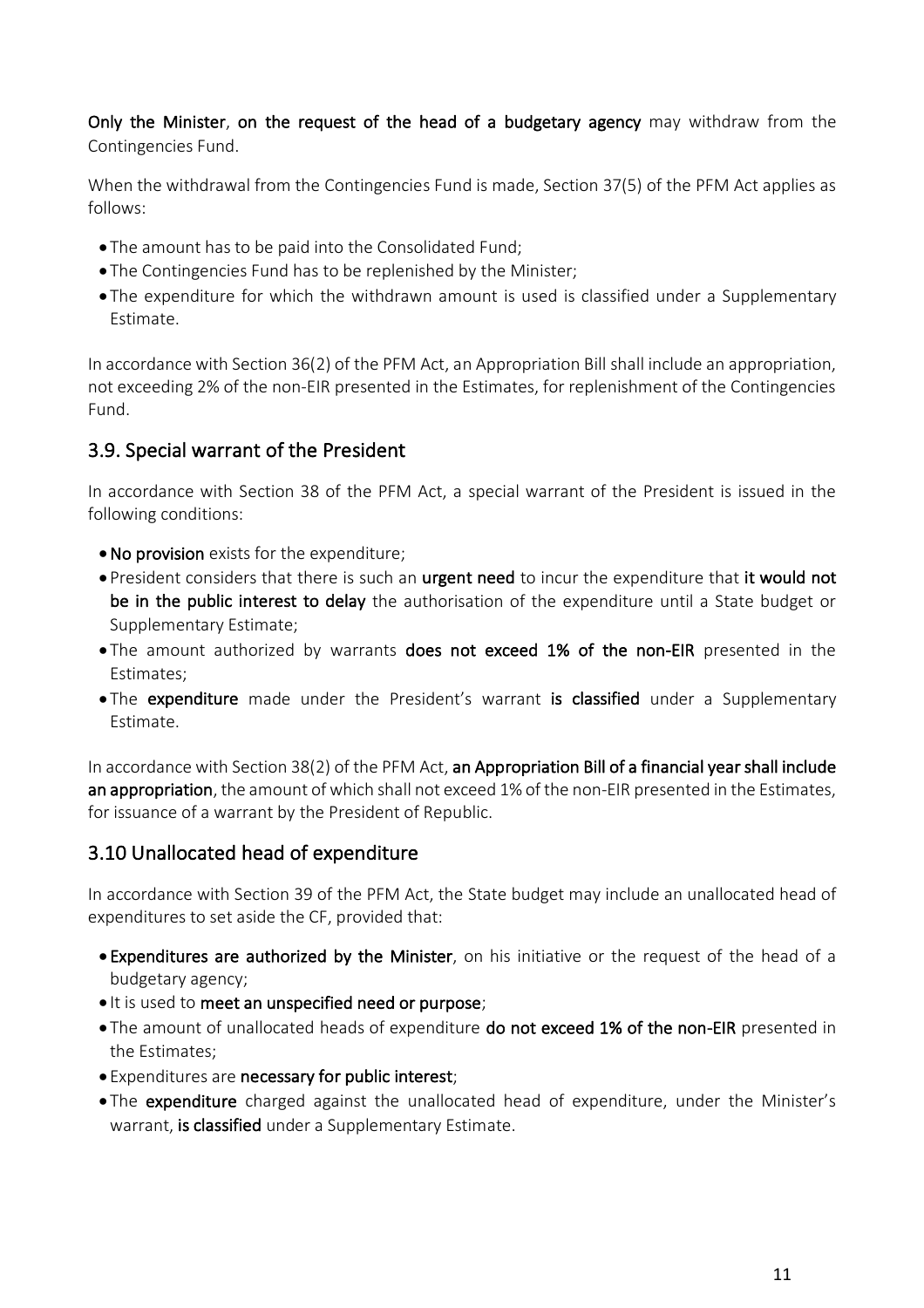# 3.11. Temporary budget

In accordance with Section 41 of the PFM Act a temporary budget is intended to cover a situation where an Appropriation Act of a financial year does not come into force by the beginning of the financial year. If this happens, the following procedure applies:

- Expenditure is approved by Parliament and authorised by the Minister;
- •Not exceeding four months from the beginning of the financial year or on the coming into operation of the Appropriation Act;
- Expenditure is regarded as forming part of the appropriation for the financial year to which the Appropriation Act relates.

# 3.12. In-Year Adjustments

# 3.12.1. Supplementary Estimate and Supplementary Appropriation Bill

A supplementary expenditure is an expenditure which cannot be funded through virements, it cannot be postponed to the next financial year and it was not foreseen by the vote at the time of budget preparation. In accordance with Section 42 of the PFM Act, the Minister may lay before Parliament for approval, a Supplementary Estimate, before the start of the seventh month of the financial year and no more than twice within a financial year, to meet the needs described in the chart below:

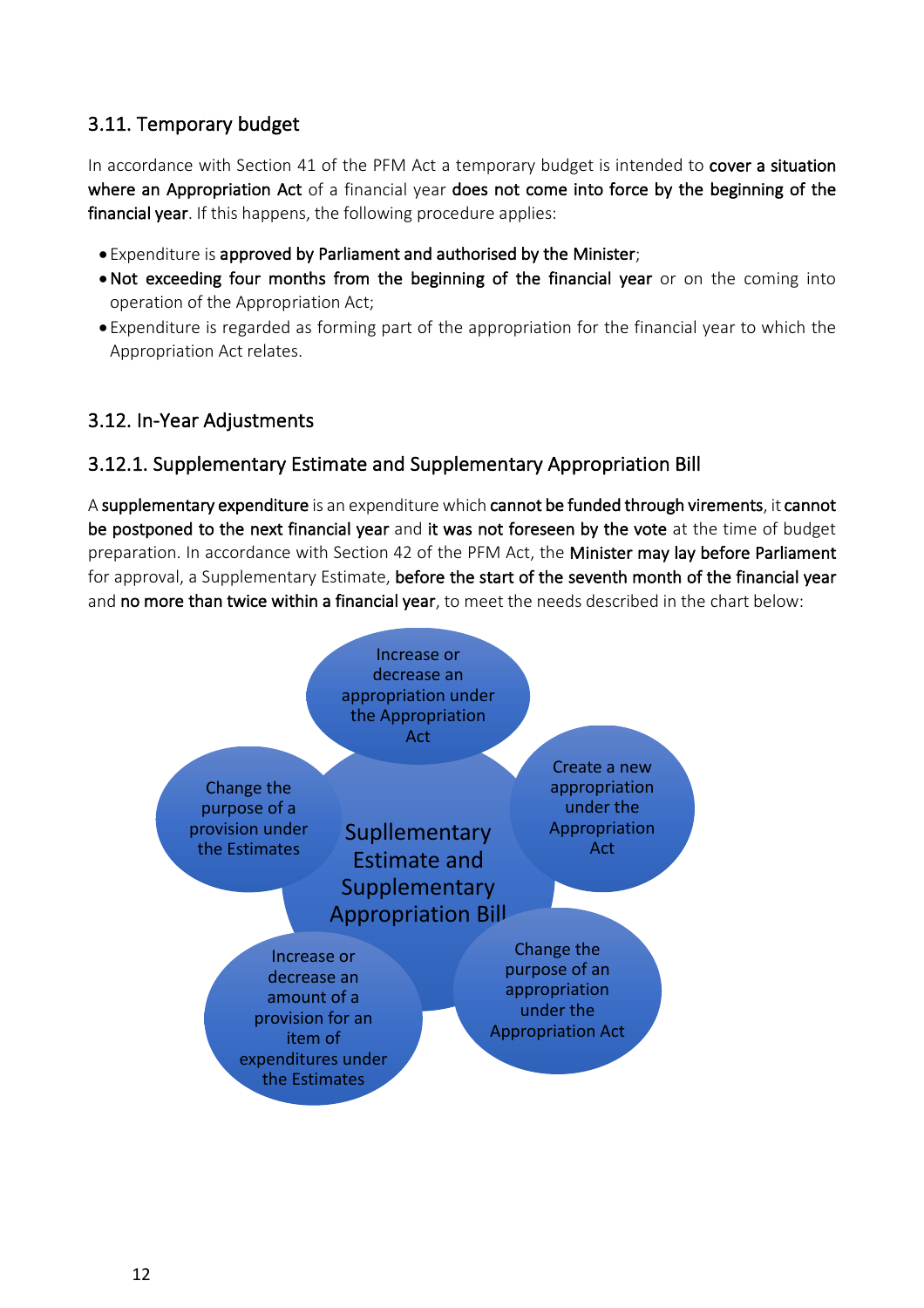# 3.12.2. Virements

Virements are administrative transfers of public funds from one part of the budget to another. All virements shall follow the requirements of Section 43 of the PFM Act.

#### Virements not allowed

Virements between heads of expenditure and those from capital expenditures to current expenditures and to increase wages, salaries, emoluments, allowances or other personnel expenditures are not within the competency of the executive, in accordance with Sections 43(1) and 43(5) of the PFM Act. These adjustments are only possible through a Supplementary Estimate approved by Parliament.

#### Virements allowed and virement procedure

Virements between different subheads but within the same head and virements between different items of expenditure but within the same subhead are allowed and should follow the processes below:



#### Virements between subheads within the same head

#### Virements between items of expenditure within the same subhead

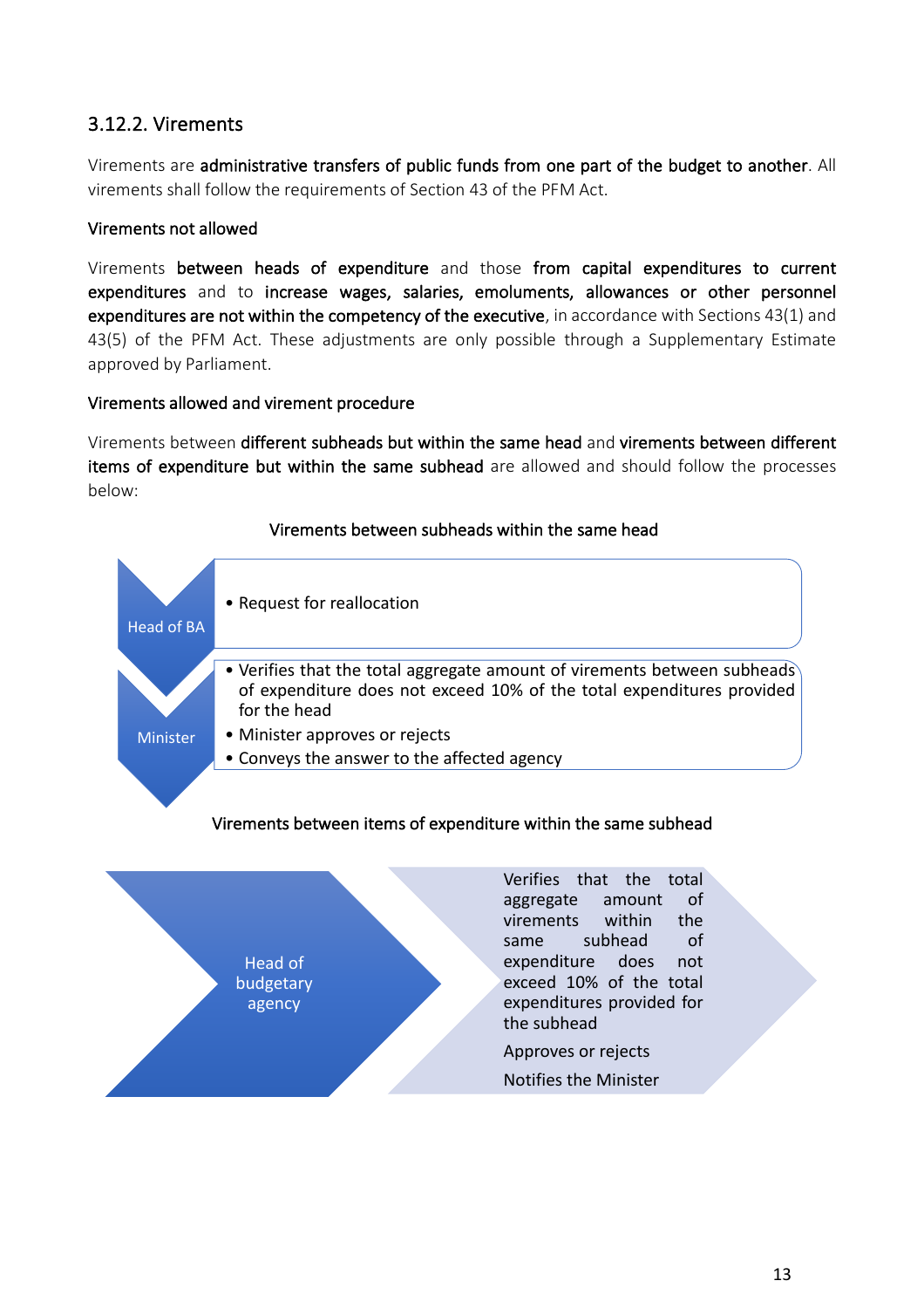# 3.12.3. Complementary period

Both the appropriations included in an Appropriation Act and the authority to spend public funds, lapse at the end of the financial year. All expenditures of a BA, committed by the end of the financial year, shall be paid before 1st of January of the following financial year. This is also applicable to revenue collection. Any revenue of a BA on account of a financial year shall be collected before 1st of January of the following year. In accordance with Section 44 of the PFM Act, any revenue collected or expenditure paid after the 31st of December of a financial year shall be treated as revenue and expenditure of the following year.

# 4. BUDGET EXECUTION AND TREASURY MANAGEM ENT

Once the State budget has been approved by the Parliament, the Government shall start the State budget execution. Budget execution is spread across the entire year, from January to December.

# 4.1. Treasury Single Account

A TSA is a tool for consolidating and managing Government's cash resources. In accordance with Section 47 of the PFM Act, the Government of Sierra Leone shall use a TSA, established by the Minister, comprising:



Only under the **authority of the Minister** with the **signature of the Accountant-General,** a bank account of a budgetary agency, sub-vented agency or other entity in the central government **may be opened or closed**.

# 4.2. Cash Management

Cash management is an extremely important tool to ensure that funds are available in time to meet payment obligations, while preventing arrears accumulation, reducing the need for Government borrowing and maximizing returns on cash balances.

Sections 48 and 49 of the PFM Act establish the pillars for an efficient cash management as shown in the following diagram: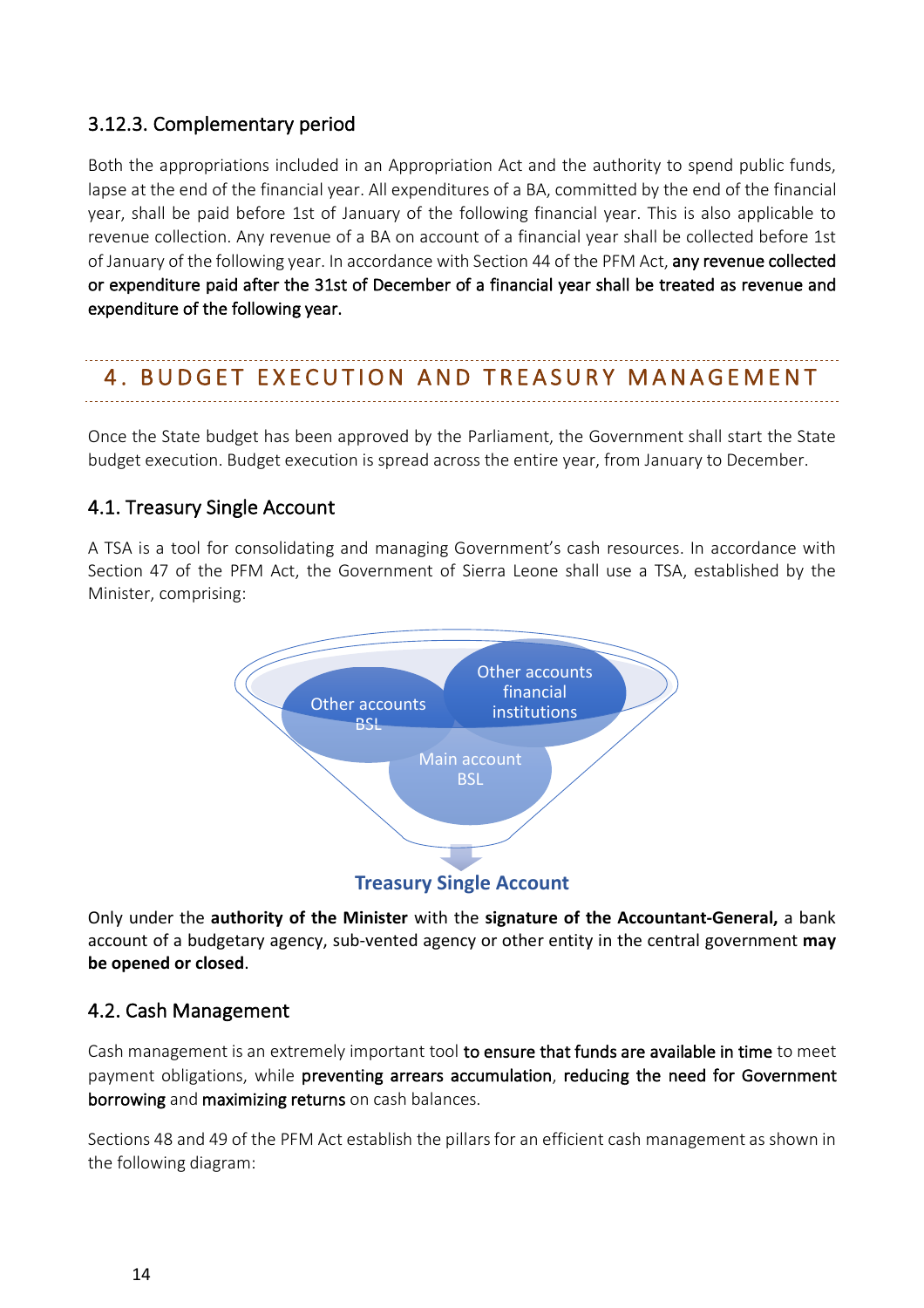

# 4.3. Investment of public money

In accordance with Section 50 of the PFM Act, public money held in the TSA and not immediately required to be paid to meet any obligation of the Government may be invested in Sierra Leone or elsewhere. The interest earned from the investment and the principal sum of the investment shall be accounted in the Consolidated Fund. Public money may only be invested as follows:



# 4.4. Receipt and deposit of public money

In accordance with Section 51 of the PFM Act the following rules shall apply in relation to receiving and depositing public money: (1) Only an authorised person to do so may collect, receive or have the custody of public money; (2) Every person who collects public money shall deposit it, promptly, into a bank account as prescribed by the Accountant-General; and (3) Every person collecting public money shall issue receipts and keep a record of receipts and deposits in such a form and manner as determined by the Accountant-General.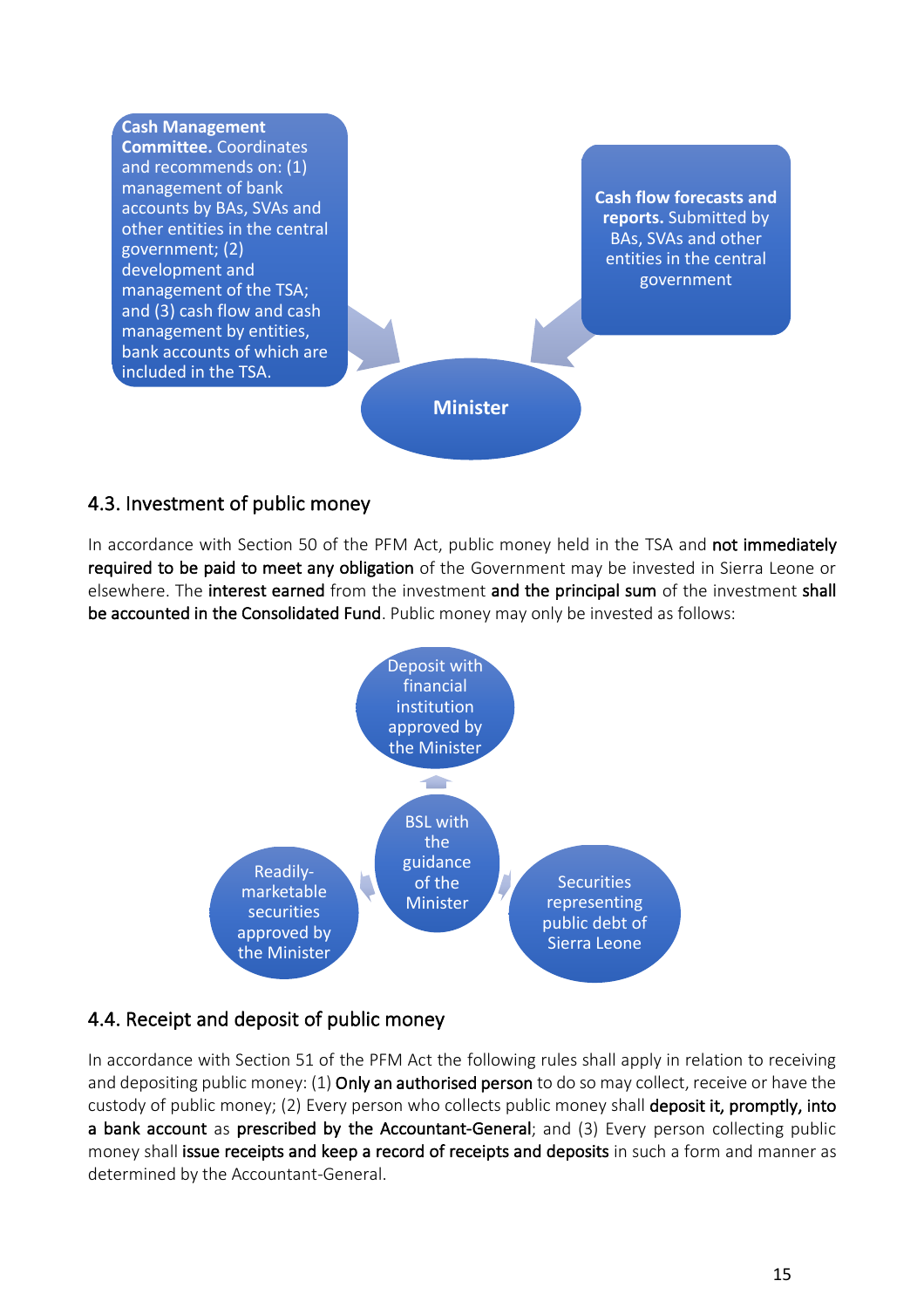#### 4.5. Budget expenditure execution process

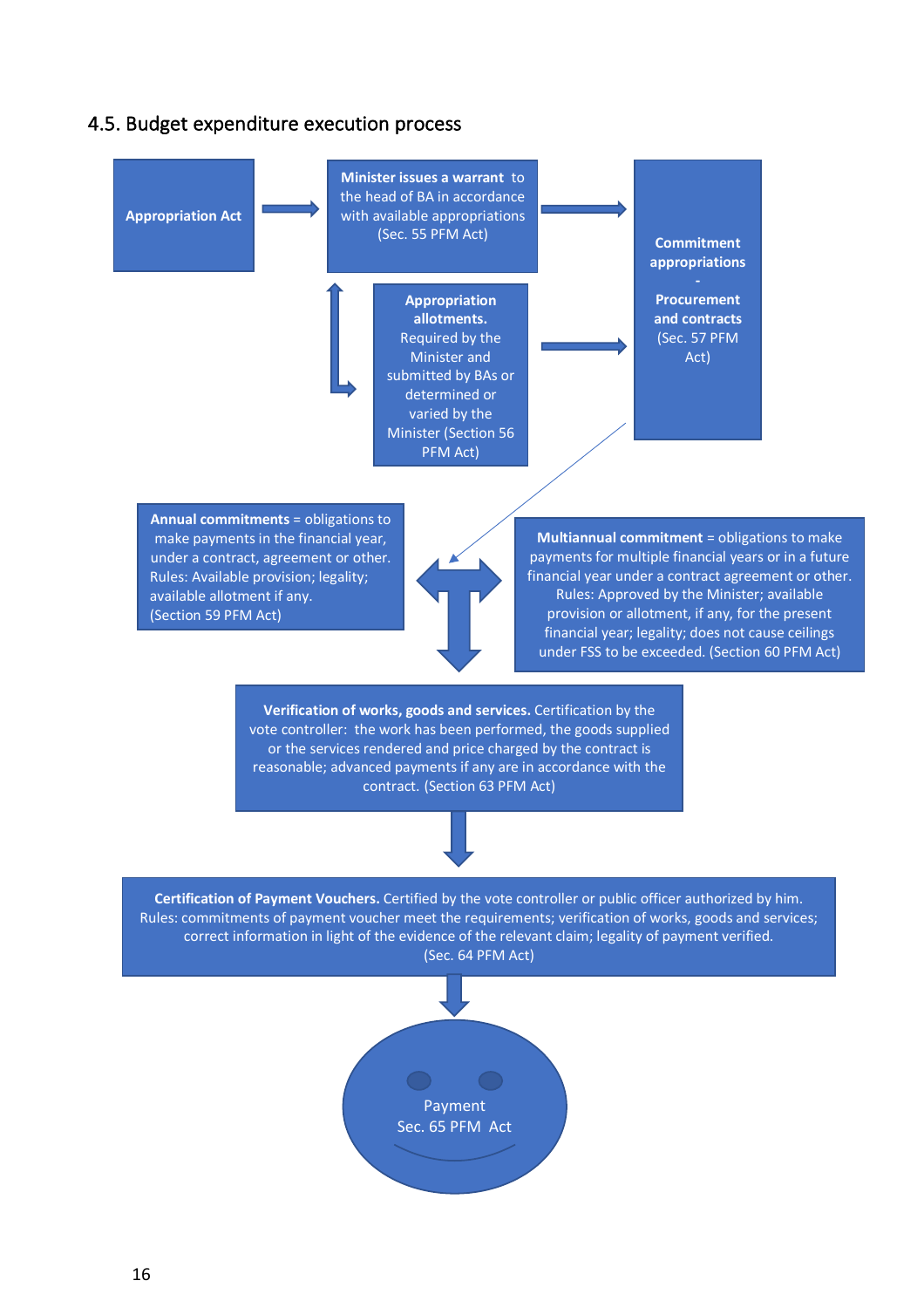# 4.6. Borrowing, guarantees, advances, loans and donor funds and grants

The table below identifies the authority and the conditions under which loans, guarantees, advances, and grants may be taken or given by the State:

| <b>Sections</b><br><b>PFM</b><br>Act | Action/operation                       | Authority                                                                                                                                                                        | <b>Conditions</b>                                                                                                                                                                                                                                                                                                                                                                                            |
|--------------------------------------|----------------------------------------|----------------------------------------------------------------------------------------------------------------------------------------------------------------------------------|--------------------------------------------------------------------------------------------------------------------------------------------------------------------------------------------------------------------------------------------------------------------------------------------------------------------------------------------------------------------------------------------------------------|
| 67                                   | Borrowing on behalf of<br>the State    | Minister under the authority<br>of an Act of Parliament                                                                                                                          | Authorised by Parliament;<br>Negotiated and signed by the Minister;<br>Paid into the Consolidated Fund.<br>$\bullet$                                                                                                                                                                                                                                                                                         |
| 68, 69<br>and 72                     | Guarantees on behalf of<br>the State   | Minister after Parliament's<br>approval                                                                                                                                          | • Approved by Parliament;<br>Negotiated and signed by the Minister;<br>Charged to the Consolidated Fund;<br>Money paid by the State becomes a debt to<br>the State: recoverable in court; may be paid<br>over any period of time; may be written off<br>or set off;<br>• Register requirements: contractual terms<br>and conditions; performance of<br>obligations; and others specified by the<br>Minister. |
| 70                                   | Advances from the<br>Consolidated Fund | Minister                                                                                                                                                                         | • Prior-approval of the Minister;<br>• Advanced payment is able to be repaid or<br>regularized within the same financial year<br>through delivery of goods, services, or<br>works or deduction from subsequent<br>payments;<br>Interest may be charged.                                                                                                                                                      |
| 71 and<br>72                         | Loans from the<br>Consolidated Fund    | Minister under the authority<br>of an Act or resolution of<br>Parliament                                                                                                         | • Authorised by Parliament;<br>• Agreement negotiated and signed by the<br>Minister and approved by Parliament;<br>• Register requirements: contractual terms<br>and conditions; performance of<br>obligations under contracts and underlying<br>loans; and others specified by the<br>Minister.                                                                                                             |
| 73 and<br>74                         | Loans or grants from<br>donors         | Loans: Minister under the<br>authority of an<br>Appropriation Act<br>Grants: Minister or vote<br>controller authorised by him,<br>under the authority of an<br>Appropriation Act | • Authorised by an Appropriation Act;<br>Result of costing and appraisal of all<br>projects included in the budget proposal by<br>the head of the budgetary agency;<br>· Under requirements, procedures<br>and<br>controls prescribed by the Minister.                                                                                                                                                       |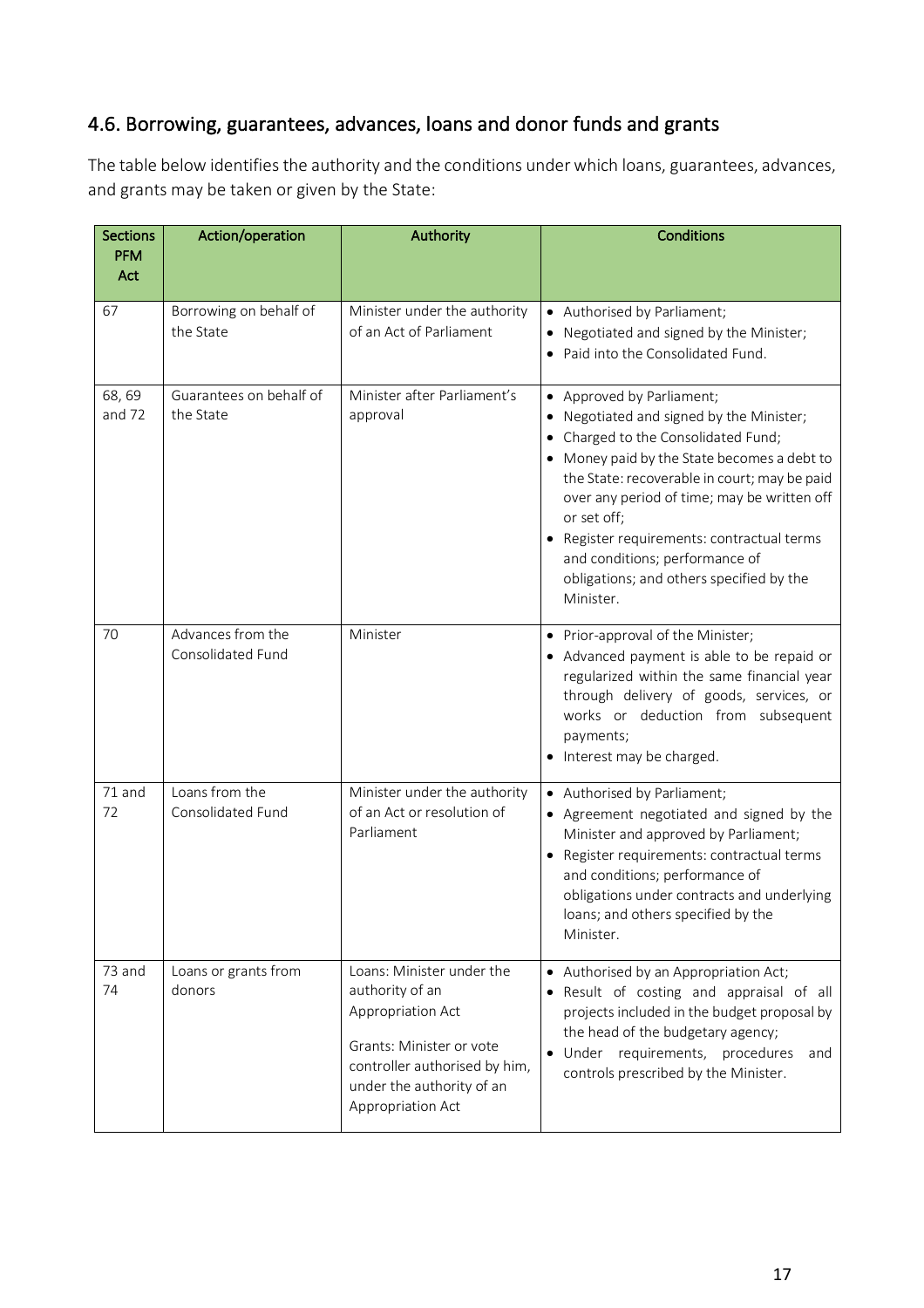# 4.7. Internal audit

The internal audit function is a tool used by management to ensure the entity achieves its objectives and complies with laws and regulations in force. The diagram below shows the internal audit function and report requirements, in accordance with sections 75 and 76 of the PFM Act:



# 5. MANAGEMENT OF EXTRACTIVE INDUSTRIES REVENUES

Part VI of the PFM Act establishes the Transformational Development Fund Account, the Transformational Development Stabilization Fund and the Intergenerational Savings Fund. The diagram below details the processes structured around the management of extractive industries revenues: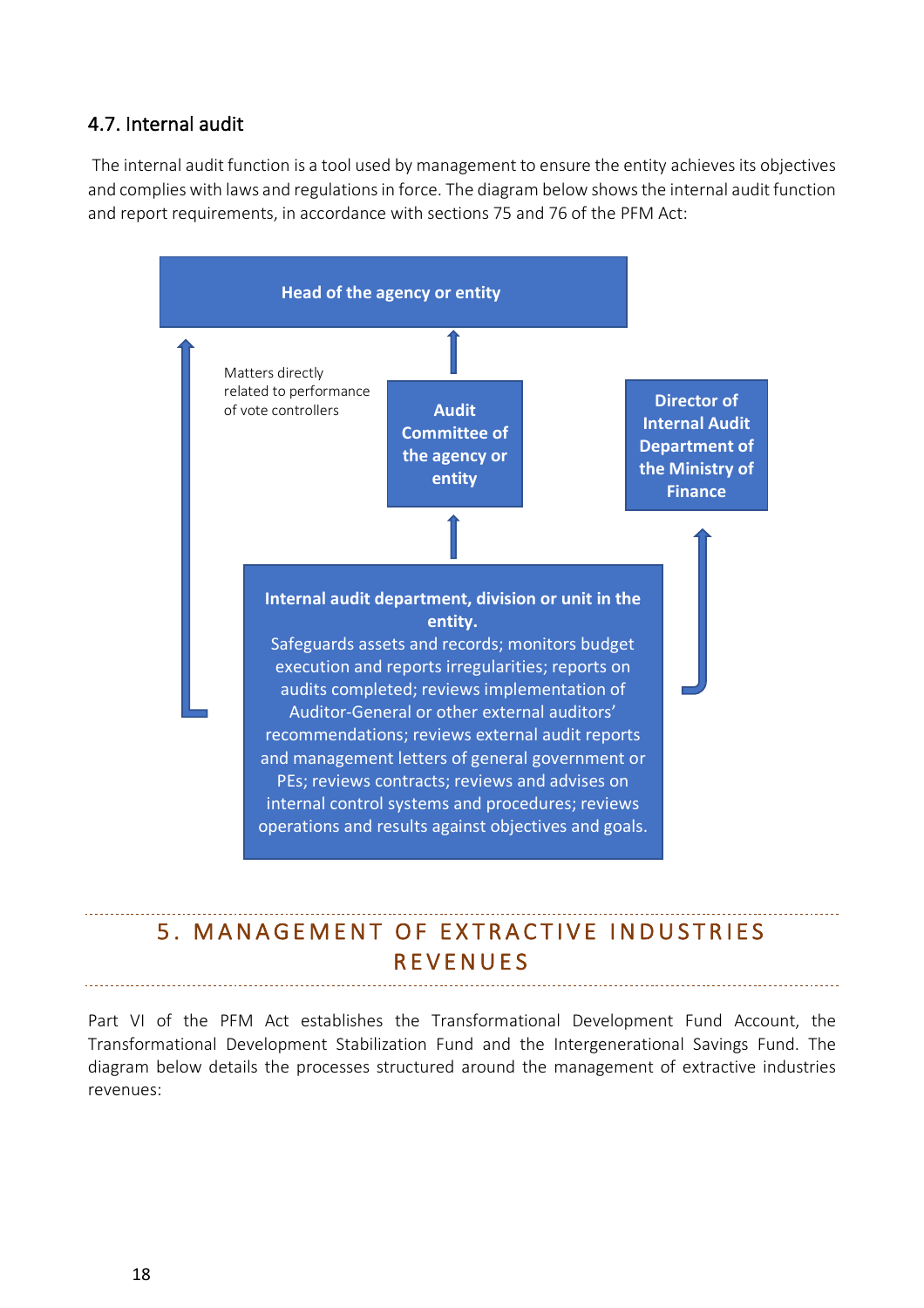

Pool of assets without legal personality or budget, consisting of public money transferred from the Transformational Development Fund Account, investments; interests, dividends, returns and profits. Not to invest in securities issued by a Sierra Leonean issuer; real state located in Sierra Leone; fund or companies or other, purpose of which is to invest in Sierra Leone; and covered bonds secured with mentioned assets.

### 5.Transfer when TDSF exceeds amount specified by the Minister

#### **Intergenerational Savings Fund (Sec. 81 PFM Act)**

Pool of assets without legal personality or budget, consisting of public money transferred from the TDSF, investments; interests, dividends, returns and profits. Not to invest in securities issued by a Sierra Leonean issuer; real state located in Sierra Leone; fund or companies or other, purpose of which is to invest in Sierra Leone; and covered bonds secured with mentioned assets. May not be withdrawn for any purpose.

# 6. FINANCIAL REPORTING - ACCOUNTING - AUDITING

### 6.1. Financial reporting and reporting requirements

Financial reporting is an important tool for internal and external actors to assess government performance and budget compliance. The table below shows the reporting requirements under the PFM Act: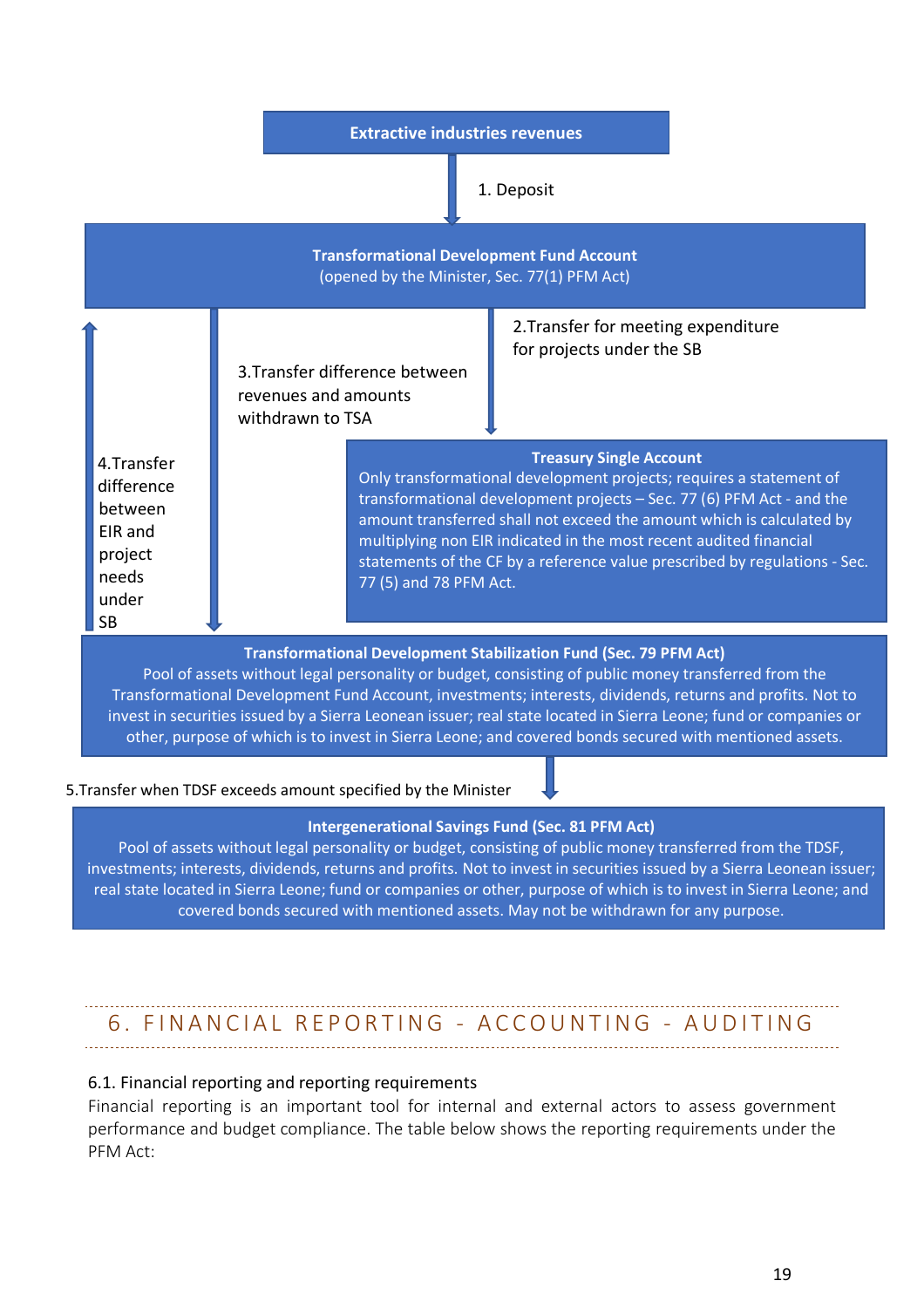| <b>Section</b><br>of PFM<br>Act | Document(s)/requirements                                                                                                                                                                                                                             | Responsible                                       | Submission to/other<br>requirements                                                                    | Time                                                              |
|---------------------------------|------------------------------------------------------------------------------------------------------------------------------------------------------------------------------------------------------------------------------------------------------|---------------------------------------------------|--------------------------------------------------------------------------------------------------------|-------------------------------------------------------------------|
| 66(1)                           | Statements of the CF                                                                                                                                                                                                                                 | Accountant-<br>General                            | Published in the Gazette<br>and Ministry of Finance'<br>website                                        | Every month                                                       |
| 66(2)<br>(3)                    | Statements of the central government                                                                                                                                                                                                                 | Accountant-<br>General                            | Published in the Gazette<br>and Ministry of Finance'<br>website                                        | Every quarter                                                     |
|                                 |                                                                                                                                                                                                                                                      | Minister                                          | Parliament                                                                                             | Every quarter                                                     |
| 103                             | Budget execution report of local councils                                                                                                                                                                                                            | Local Council                                     | Minister and Minister<br>responsible for local<br>government                                           | Every quarter                                                     |
| 105(2)                          | Budget execution reports of Chiefdom<br>Administration                                                                                                                                                                                               | Chiefdom<br>Administration                        | Minister and Minister<br>responsible for local<br>government                                           | As specified<br>by the<br>Minister                                |
| 112                             | Budget execution report of SVAs, other<br>entities in the central government or SSFs                                                                                                                                                                 | Vote controller<br>of the entity                  | Minister and responsible<br>authority                                                                  | Every quarter                                                     |
| 86(1)                           | Annual Financial Statements of SVAs;<br>other entities in the central government;<br>local councils; Chiefdom Administrations;<br>other entities in the local government;<br>SSFs.                                                                   | Vote controller<br>of the entity                  | Auditor-General                                                                                        | 3 months<br>after closing<br>accounts of<br>the financial<br>year |
| 86(2)                           | Audited Annual Financial Statements of<br>SVAs; other entities in the central<br>government; local councils; Chiefdom<br>Administrations; other entities in the local<br>government; SSFs, together with the audit<br>report of the Auditor-General. | Vote controller<br>of the entity                  | Minister and Accountant-<br>General                                                                    | 9 months<br>after the end<br>of the<br>financial year             |
| 87(1)<br>(4)                    | Annual Financial Statements of the CF,<br>together with Accountant-General's<br>explanatory report.                                                                                                                                                  | Accountant-<br>General<br>through the<br>Minister | Auditor-General<br>Published in the Gazette<br>and Ministry of Finance'<br>website                     | 3 months<br>after the end<br>of the<br>financial year             |
| 88(2)                           | Audit report on the Annual Financial<br>Statements of the CF.                                                                                                                                                                                        | Auditor-<br>General                               | Minister and Parliament<br>Published in the Gazette<br>and Auditor-General'<br>website                 | 12 months<br>after the end<br>of the<br>financial year            |
| 89(1)                           | Annual Financial Statements of the<br>central government                                                                                                                                                                                             | Accountant-<br>General                            | Auditor-General                                                                                        | 10 months<br>after the end<br>of the<br>financial year            |
| 89(2)(3)                        | Annual Financial Statements of the<br>central government together with audit                                                                                                                                                                         | Accountant-<br>General                            | Minister                                                                                               | 12 months<br>after the end<br>of the<br>financial year            |
| report of the Auditor-General   |                                                                                                                                                                                                                                                      | Minister                                          | Parliament<br>Published in the Gazette<br>and Ministry of Finance'<br>website                          | On their<br>submission by<br>the<br>Accountant-<br>General        |
| 117                             | Financial Report of PEs                                                                                                                                                                                                                              | Vote controller<br>of PE                          | Responsible authority and<br>Minister                                                                  | Every quarter                                                     |
| 118(2)<br>(3)                   | Audited Report and Annual Financial<br>Statements of PEs                                                                                                                                                                                             | Vote controller<br>of PE                          | Responsible authority and<br>Minister; Published in the<br>Gazette and Ministry of<br>Finance' website | 6 months<br>after the end<br>of the<br>financial year             |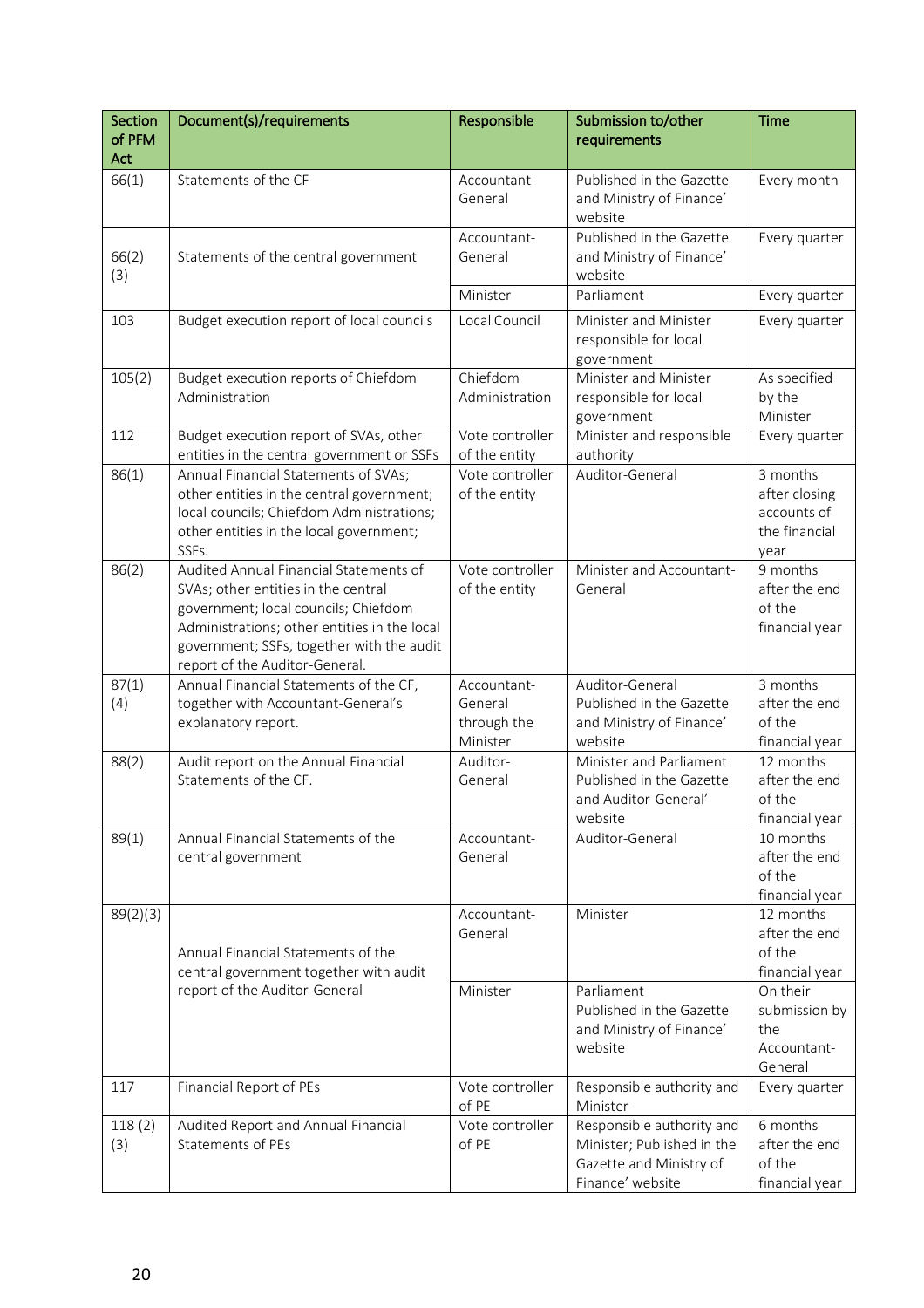#### **6.2. Accounting**

Accounting is the practice of recording, classifying and summarizing financial transactions. Public accounting assures compliance with budget rules and demonstrates that public money is being spent for its intended purpose.

Accounting standards shall follow such internationally accepted accounting standards as specified by the Accountant-General in consultation with the institute of Chartered Accountants of Sierra Leone (Section 83 of the PFM Act).

The Chart of Accounts provides a system for classifying and numbering transactions and events. In accordance with Sections 84 and 85 of the PFM Act, the Accountant-General, in consultation with the Auditor-General shall determine and publish in the Gazette and in the Ministry of Finance' website the Chart of Accounts of the central government, local government and social security funds. The Chart of Accounts shall be consistent with the budget classification system.

#### **6.3. Auditing**

The Auditor-General is responsible to assure, through his independent audit functions, that the budget was executed in accordance with the law and the public services were delivered.

#### 6.3.1. Powers of the Auditor-General (Sec. 90, 93, 94, 95 and 96 of the PFM Act)

When conducting audits the Auditor-General may:

- Require any person to provide him or any auditor appointed by him, information, evidences, books, records, returns and documents and to answer questions, either orally or in writing;
- Enter and remain on any premises of a person subject to his audit with full and free access to any documents, property and bank accounts of the person.
- When auditing the accounts of the Consolidated Fund, the Auditor-General shall:
	- •Draw the attention of the appropriate authority to any irregularity disclosed during the examination;
	- Make queries and observations addressed to the Accountant-General or any other person and call for accounts, vouchers, statements, documents and explanations.

The Auditor-General may also:

- •Disallow any item of expenditure accounted for in the Consolidated Fund which is contrary to law;
- Surcharge the amount of an illegal payment or the amount of any loss or deficiency in public money upon the responsible person, specifying the appropriate vote controller, the amount due from the person and the reasons of the surcharge and report the circumstances to the Minister;
- •Direct the withholding of an officer' emoluments and allowances, in case he fails or refuses to reply to an audit query or observation, for so long as the officer fails to reply;
- Submit a special report to Parliament on matters that should not wait disclosure in the annual report;
- Inquire into and report on any matter relating to the financial affairs of any public entity and any person or organization in receipt or soughing financial aid from the State.

#### Annual report to Parliament

The Auditor-General shall submit his annual report to Parliament within 12 months of the end of the immediate preceding financial year. In his report, the Auditor-General draws attention to irregularities in the accounts audited and to other matters to be brought to the notice of the Parliament, specially: omission of public money receipt or collection; public monies not duly accounted for or paid into the Consolidated Fund or other funds; appropriation and use of public money against the law; unauthorised or not properly vouchered or certified expenditure; loss or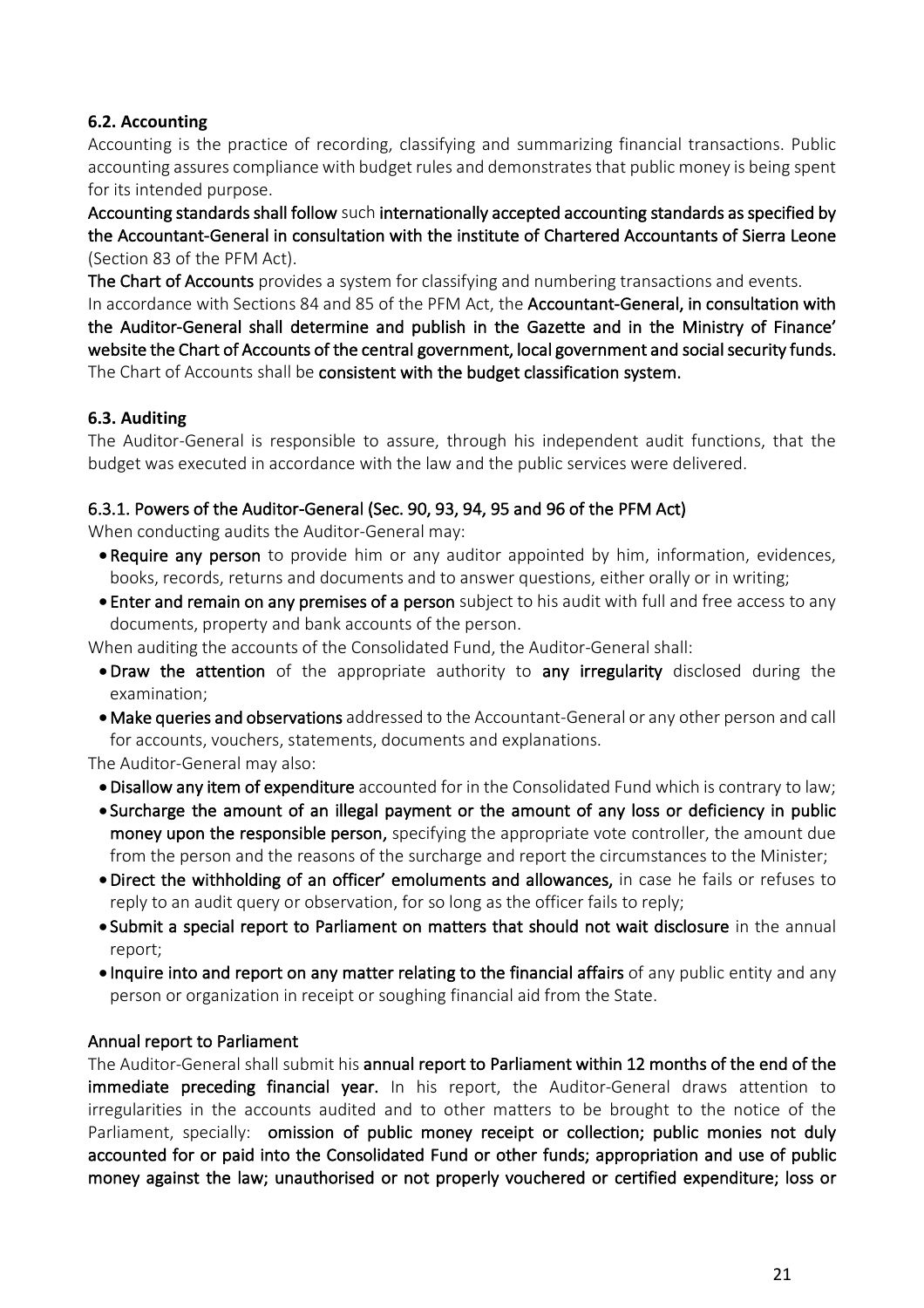deficiency of public money through fraud, default or mistake. The report shall be published in the Gazette and the website of the Auditor-General.

This report is referred by Parliament to the Public Accounts Committee that reviews it and publishes its own report.

# 7. OVERSIGHT OF SUB-SECTORS AND EXTRABUDGETARY ENTITIES

Part VIII of the PFM Act specifies the oversight powers of the Minister responsible for finance in relation to local government, sub-vented agencies, other entities in the central government, social security funds and public enterprises.

The following diagram shows the oversight powers of the Minister, in relation to local government, in consultation with the Minister responsible for local government:

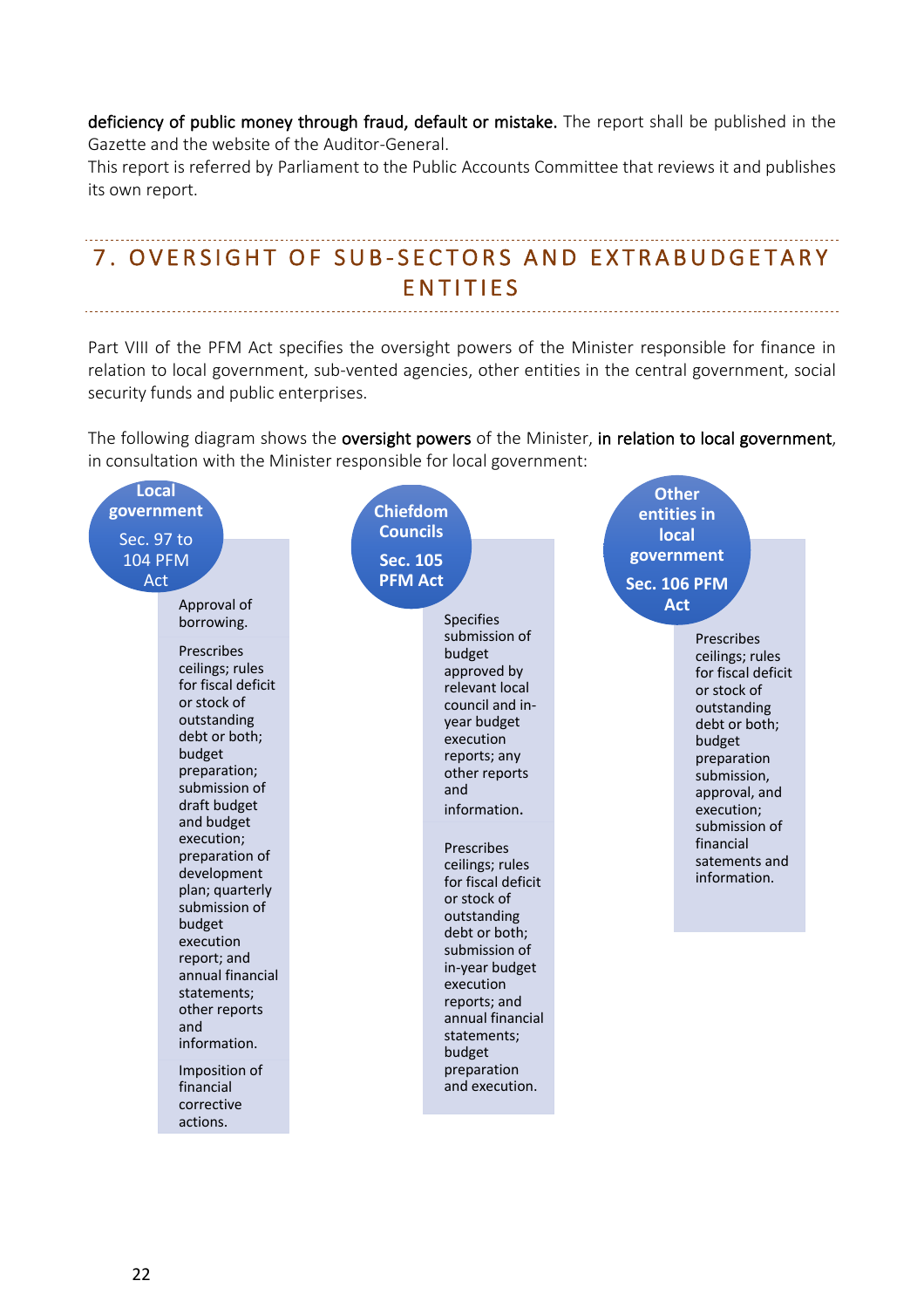The two diagrams below show the **oversight powers** of the Minister in relation to sub-vented agencies, other entities in the central government, social security funds (Sec. 107 to 113 of the PFM Act) and public enterprises (Sec. 114 to 119 of the PFM Act):



# 8. FINANCIAL CORRECTIVE ACTIONS, LIABILITY AND **OFFENCES**

The PFM Act specifies consequences of non-compliance with the PFM Act, including the imposition of financial corrective actions, restitution of public money and offences and penalties, as shown in the following table: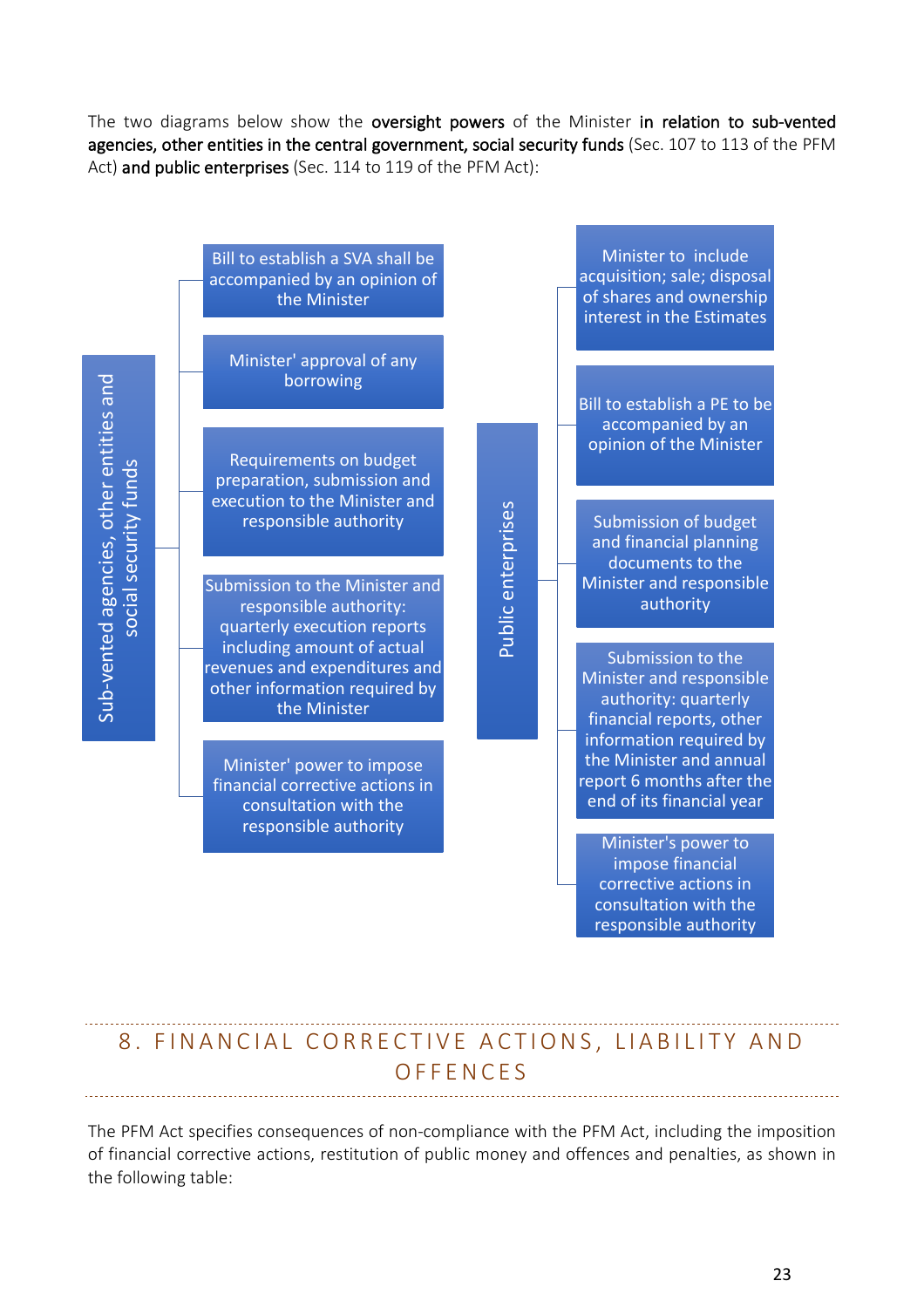| Non-compliance                                                                                                       | <b>Financial corrective actions</b>                                                                                   |
|----------------------------------------------------------------------------------------------------------------------|-----------------------------------------------------------------------------------------------------------------------|
| If a budgetary agency, its vote controller, other officer                                                            | Minister to:                                                                                                          |
| or employee fails to comply with any provision of the                                                                | - Lay before Parliament and publish in the Ministry's website the                                                     |
| PFM Act, regulations, instructions or directives of the                                                              | occurrence and action taken by the Minister;                                                                          |
| Minister or Accountant-General; fails to implement an                                                                | - Require submission of an action plan to resolve underlying                                                          |
| action plan; made or is likely to make an expenditure                                                                | problems and pre-approval for execution of such items of                                                              |
| significantly in excess of the available provisions; fails                                                           | expenditure as specified by the Minister;                                                                             |
| to submit or submits with significantly delay its budget<br>proposal, financial statements or other required         | - Suspend execution by the budgetary agency of the provisions and<br>the power of its head to reallocate a provision; |
| information. (Sec. 120 PFM Act)                                                                                      | - Require the head of the budgetary agency to dispose any financial                                                   |
|                                                                                                                      | or other asset under the responsibility of the budgetary agency.                                                      |
| If a local council contravenes ceilings and rules                                                                    | Minister, in consultation with the Minister responsible for local                                                     |
| established under Section 97 or other provision of the                                                               | government to:                                                                                                        |
| PFM Act; fails to implement an action plan; fails to                                                                 | - Require submission or resubmission of an action plan to resolve                                                     |
| submit or submits with significantly delay its financial                                                             | underlying problems;                                                                                                  |
| planning documents, budget, budget execution                                                                         | - Require Minister' prior approval for key financial decisions as                                                     |
| reports, financial statements or other required                                                                      | specified by the Minister;                                                                                            |
| information. (Sec. 104 PFM Act)                                                                                      | - Reduce or suspend grants or transfers from the SB;                                                                  |
|                                                                                                                      | - Appoint for a specific period of time a financial administrator.                                                    |
| If a SVA, other entity in the central government or a                                                                | Minister, in consultation with the relevant responsible authority to:                                                 |
| SSF contravenes any provision of the PFM Act; fails to<br>implement an action plan; the volte controller fails to    | - Require submission or resubmission of an action plan to resolve<br>underlying problems;                             |
| submit or submits with significant delay, financial                                                                  | - Require Minister' prior approval for key financial decisions as                                                     |
| planning documents, budgets, budget execution                                                                        | specified by the Minister;                                                                                            |
| reports, financial statements or other information.                                                                  | - Reduce or suspend grants or transfers from the SB;                                                                  |
| (Sec. 113 PFM Act)                                                                                                   | - Appoint for a specific period of time a financial administrator.                                                    |
| If, in relation to a PE there is a risk that the actual                                                              | Minister, in consultation with the responsible authority to:                                                          |
| financial outcomes deviate significantly from the                                                                    | - Require submission or resubmission of an action plan to resolve                                                     |
| financial targets; the PE or its vote controller                                                                     | underlying problems;                                                                                                  |
| contravenes any provision of the PFM Act; fails to                                                                   | - Recommend the responsible authority to do whatever necessary to                                                     |
| implement an action plan; causes or is likely to cause a<br>material deterioration in the financial condition; fails | correct underlying problems, including removal of members of the<br>vote controller;                                  |
| to submit or submits with significant delay, its budget,                                                             | - Require prior approval of any borrowing and for key financial                                                       |
| financial planning documents, quarterly financial                                                                    | decisions as specified by the Minister (if PE is a body corporate                                                     |
| report, annual report or other information. (Sec. 119                                                                | established by a specific enactment);                                                                                 |
| PFM Act)                                                                                                             | - Reduce or suspend grants or transfers from the SB.                                                                  |
| Liability                                                                                                            | Action                                                                                                                |
| Person who receives public money and does not pay it                                                                 | Accountant-General's written notice to be served on such                                                              |
| over, does not account for it or does not apply it to the<br>right purpose. (Sec. 121 PFM Act)                       | person or his representative requiring him to pay over;<br>account for or apply such monies and transmit evidence to  |
|                                                                                                                      | the Accountant-General;                                                                                               |
|                                                                                                                      | If fails:                                                                                                             |
|                                                                                                                      | Accountant-General causes an account between the person                                                               |
|                                                                                                                      | and the State and charges interests. Takes legal action to                                                            |
|                                                                                                                      | recover public money.                                                                                                 |
| Offences (Sec. 122 PFM Act)                                                                                          | Penalty                                                                                                               |
| Vote controller of BA (willfully or gross negligence)                                                                |                                                                                                                       |
| does not perform his functions under Sec. 13 (1).                                                                    |                                                                                                                       |
| Any person (willfully or gross negligence) causes the<br>vote controller of an entity to fail to discharge his       |                                                                                                                       |
| responsibilities under Sec. 15.                                                                                      | Fine not exceeding an amount equal to two times his annual                                                            |
| Any person who fails to produce or submit required                                                                   | remuneration                                                                                                          |
| information; causes (willfully or gross negligence) an                                                               |                                                                                                                       |
| illegal payment or loss or deficiency of public money;                                                               |                                                                                                                       |
| resits or obstructs any person acting in the discharge                                                               |                                                                                                                       |
| of responsibilities.                                                                                                 |                                                                                                                       |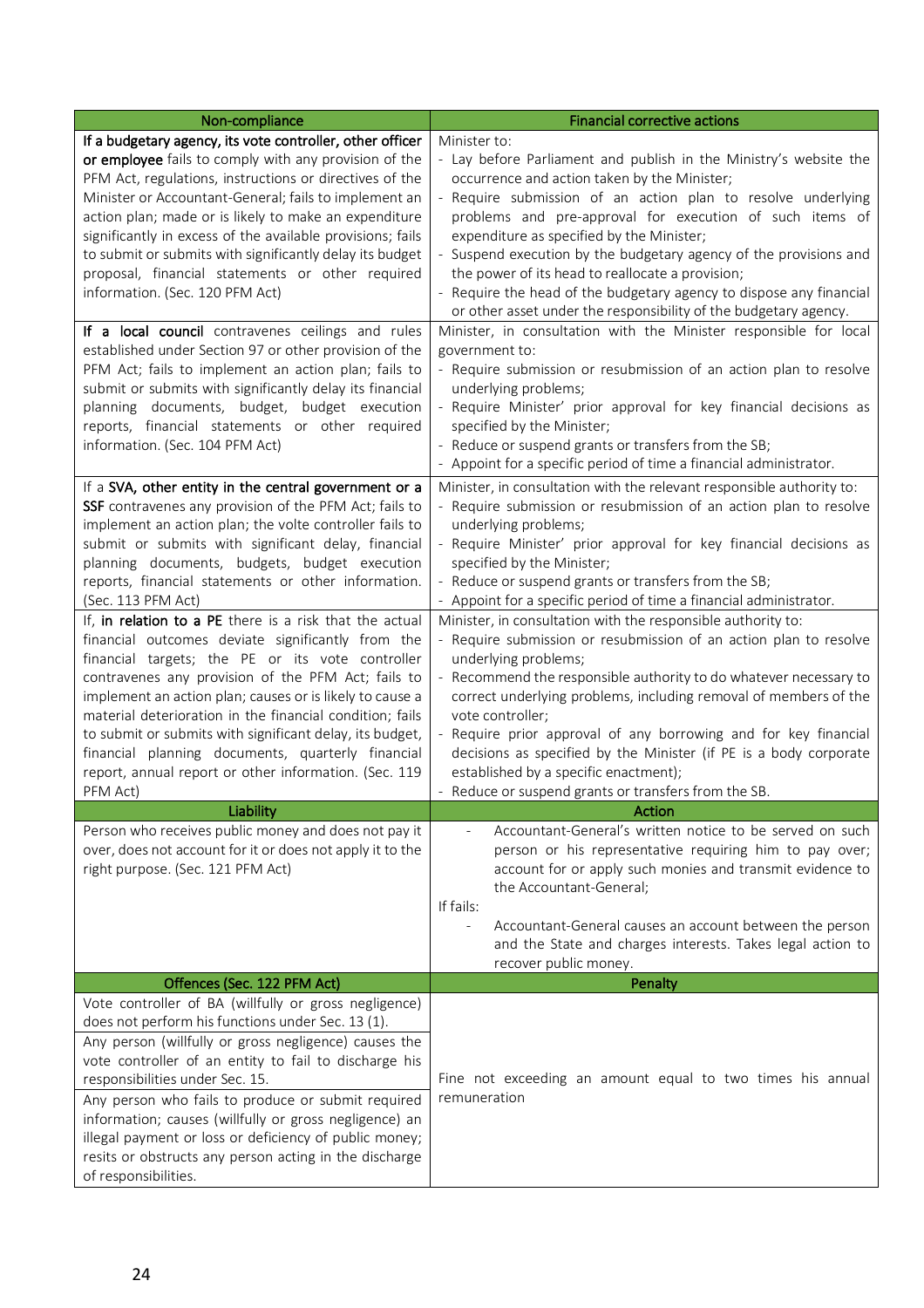# APPENDIX

# TREASURY SINGLE ACCOUNT

# FREQUENTLY ASKED QUESTIONS

#### **What is the Treasury Single Account?**

The Treasury Single Account is a system of unified and linked accounts through which the Government receives all revenues and transacts all payments.

At the moment, the Government bank account structure includes multiple but unlinked bank accounts that are scattered at the Bank of Sierra Leone and the commercial banks. There are close to 2000 accounts. These accounts are not linked and not consolidated. The balances in these many bank accounts are not swept at the end of each business day to be managed as part of the aggregate TSA balance.

There is also no hierarchical or pyramid type structure of the account system. A pyramid structure is one where the TSA is at the top (TSA Master Account) with many sub or subsidiary or lower level transaction accounts. The TSA can take any of the following forms:

- $\triangleright$  The TSA and all transaction accounts should be held at the Bank of Sierra Leone;
- $\triangleright$  The TSA and the transaction accounts should be held at the commercial banks; or
- $\triangleright$  The TSA and the major transaction accounts should be held at the Bank of Sierra Leone and most transaction accounts should be held at commercial banks, with the TSA and transactions accounts being linked electronically.

#### **Why only now is Government coming with the Treasury Single Account?**

- 1. The successful implementation of the TSA requires a robust and functional IT system such as IFMIS that is able to interface between the Accountant-General's Department and the Bank of Sierra Leone. Now we have rolled out IFMIS.
- 2. The Bank of Sierra Leone now has an IT infrastructure that can support the TSA; the T24 Core Banking Application.
- 3. There is now a software developed by INLAKS that facilitates data exchanges between the commercial banks and the Accountant-General's Department.

So, the bottom line is that technology is now available.

But more importantly, we have come to realize that Government is borrowing its own money sitting in commercial banks. This is because the idle balances in the accounts of public entities, whether revenue or expenditure accounts are not part of the Consolidated Fund at the Bank of Sierra Leone. So, when Government revenues recorded at the Bank of Sierra Leone are less than the expenditures, Government would have to borrow from the Bank of Sierra Leone through Ways and Means or from the commercial banks through the sale of Government securities (treasury bills and bonds).